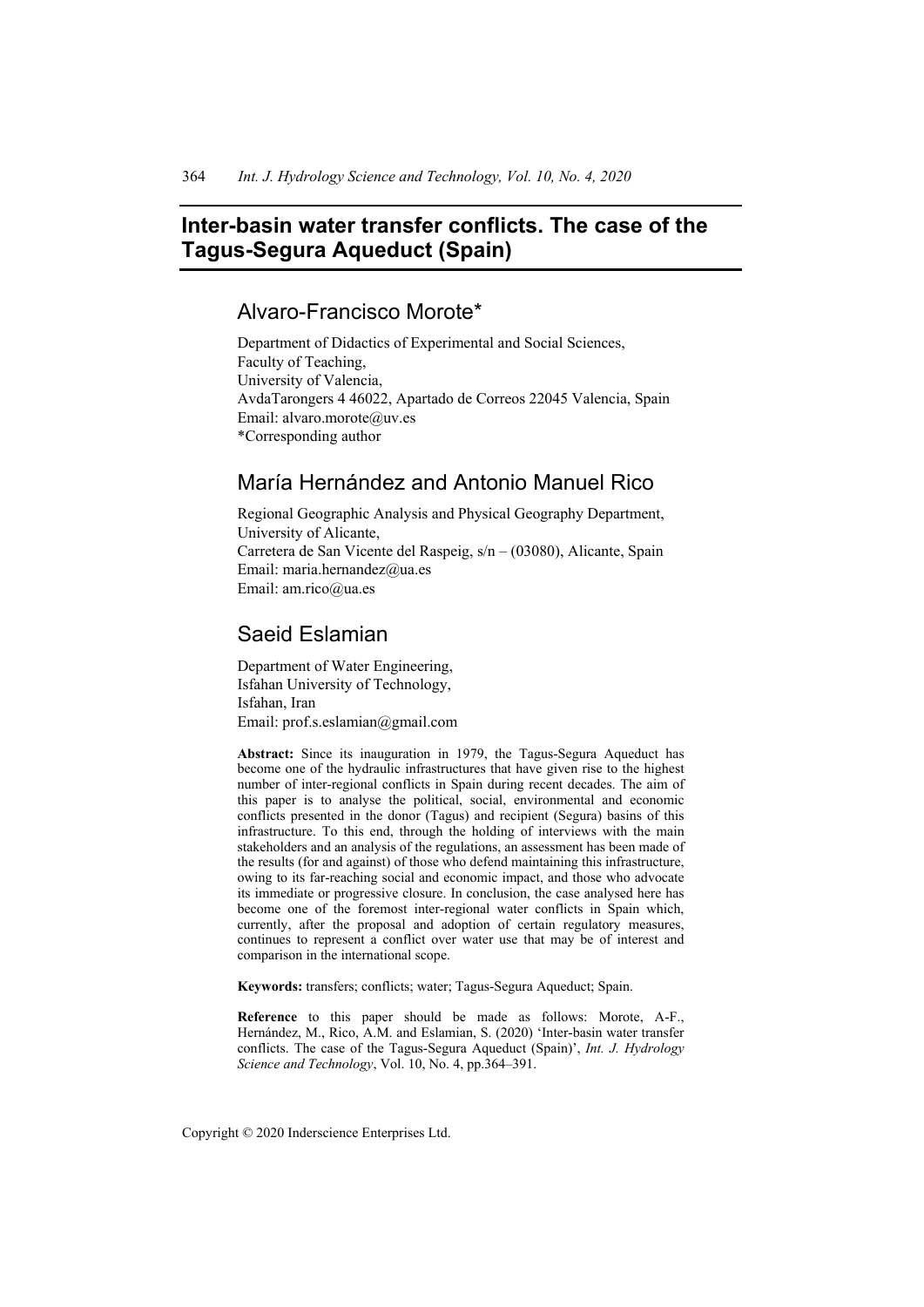**Biographical notes:** Alvaro-Francisco Morote is a Lecturer at the Department of Didactics of Experimental and Social Sciences at the University of Valencia (Spain). His research interests include studies about water consumption, the urbanisation process, and the study about the relation about new urban natures (gardens and pools) with water demand and natural hazards.

María Hernández is a Full Professor of Regional Geographic Analysis at the University of Alicante. Her research interests initiated in 1994 are focused on studies on analysis and evolution of rural and cultural landscapes, agriculture and rural development, tourism and local development, land management, demand and water uses, and natural hazards.

Antonio Manuel Rico is a Professor of Regional Geographic Analysis at the University of Alicante; he has focused his research in different geographical themes. He is the author or co-author of numerous publications (articles, book chapters and monographs). He has participated in several research projects on geographical, environmental and historical themes developed at the University of Alicante.

Saeid Eslamian is a Full Professor of Water System Engineering in the Department of Water Engineering at Isfahan University of Technology, Iran, where he was been since 1995. He research focuses mainly on water resources planning, management and sustainability, and statistical and environment hydrological in a changing climate.

#### **1 Introduction**

During the last century, the implementation of water transfers became one of the alternatives that generated the largest number of social and regional conflicts between donor and recipient basins (Del Moral and Silva Pérez, 2006; Gallego Bernad, 2013; Morote et al., 2017b; Thapa et al., 2018). The conflicts caused by transfers are directly related to a feeling of 'unfairness' in the decisions regarding the allocation of water resources and, increasingly, to the defence of the environmental and heritage values of the donor basins (Baeza, 2013; Ferreira, 2013; Lobanova et al., 2016; Kefayati et al., 2018; Li and Han, 2018; Venkatachalam and Balloni, 2018; Gómez, 2017; Gil et al., 2018). According to Zhuang (2016), the objective reality of uneven water resource distribution and imbalanced water demand of the human society makes water transfer inevitable. The adoption of the inter-basin water transfer (IBWT) has been an age-old method for alleviating and even resolving the urgent demand of water-deficient areas (Hernández Hernández et al., 2010; Gorostiza et al., 2017; Sánchez Pérez, 2018; López, 2018; Tan and Bi, 2018).

A number of countries have made attempts and have achieved enormous benefits with the adoption of the IBWT as the solution of water scarcity (Morote et al., 2017b; Tan and Bi, 2018). However, IBWT inevitably involves the redistribution of water resources in relevant basins and may cause changes to the ecological environment and may also create water conflicts between the water source and recipient areas (Sun et al., 2017; La Roca and Martínez, 2018). Zhuang (2016) explains that such changes are two-sided: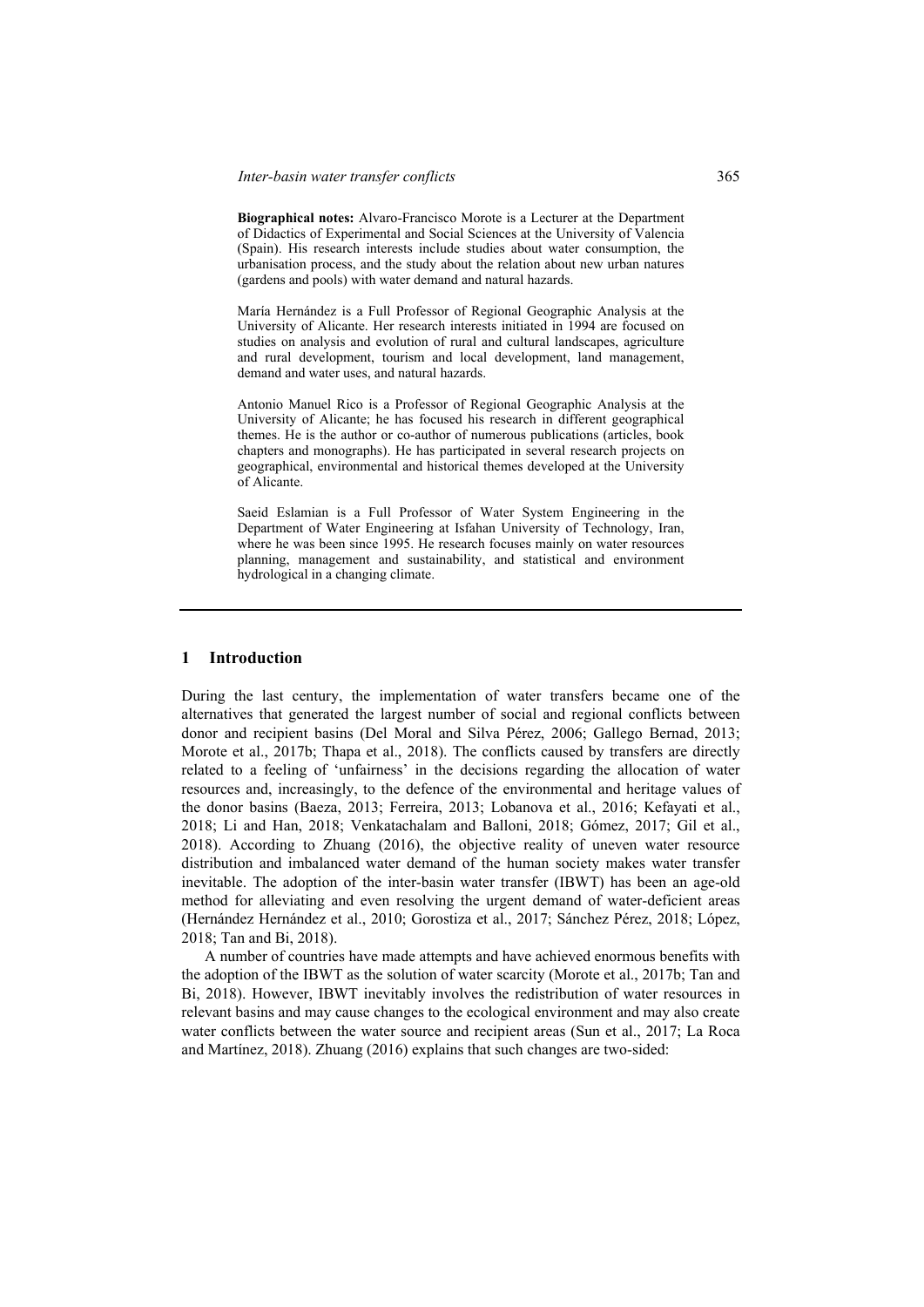- 1 The positive impacts, including adding new basins for water-deficient areas, facilitating the water cycle, improving meteorological conditions in the recipient basins, mitigating ecological water shortage, repairing the damaged ecological system, and preserving endangered wildlife and flora.
- 2 Negative impacts, including salinisation and aridification of the donor basins; damage to the ecological environment of the donor basins and both sides of the conveying channel system; and increase of water consumption in the recipient basins and spread of diseases.

In the USA, for example, in the 1970s, the opposing sides proffered economic (high costs and funding difficulties), social (resistance by the local population to the construction of dams and water transfer) and environmental (impacts on ecosystems) reasons. During the following decades, the protests extended to developing countries, and today the fight against large dams and transfers constitutes one of the 'hot spots' of social-environmental conflict in Latin America, Asia and Africa (Mehta, 2011). There are many examples of interbasin transfers. Snaddon et al. (1999) identify more than one hundred big transfers in nearly 30 countries, the majority of which have been completed and commissioned. Ghassemi and White (2007) account for more than 50, including finished projects and proposals, in just five countries (the USA, Australia, Canada, China and India). Initiatives such as the Central Valley Project planned in 1933 in California (USA) to supply water for irrigation and supply in the Central Valley of California (Schwarz, 2015), the Snowy Mountains Scheme (Australia) (Poddar et al., 2014) and China's South-North Water Transfer Project (SNWT) (Sun et al., 2017), the world's largest transfer, are significant. In China, IBWT projects effectively overcome water shortages resulting from the uneven distribution of water resources and water demand (Tan and Bi, 2018).

Rogers et al. (2016) show how the SNWT naturalises water scarcity, normalises the pre-eminence of North China, sustains engineering over regulatory solutions and reconfigures hydrosocial relations, while also outlining the limits to and endemic conflicts within this vast program of government. In South America, Hommes and Boelens (2017) analysed how urbanisation processes and associated irrigation-urban water transfers in the Lima region (Peru) created water control hierarchies that aligned the municipal drinking water company, hydropower plants, and rural communities in unequal postures. They also concluded that, more specifically, and beyond questions of outright water grabbing, perceived injustices involved the distribution of water-related benefits, loss of autonomy, and the socio-environmental impacts of territorial transformations. In Europe, the water framework directive (WFD 2000/60/EC) has led to the consideration of water-planning alternatives that place greater emphasis on the conservation of water masses, which has (according to some authors) turn led to a reconsideration of the subject of water transfers, owing to their considerable economic and environmental impact (Hernández-Mora, 2013; Morote et al., 2017a).

In Spain, although in the last 20 years they have been subjected to numerous criticisms as a result of a redirecting of objectives, methodologies, conceptual approximations and institutional changes (Saurí and Del Moral, 2001; La Roca and Martínez, 2018), more than 40 water transfers currently operate with a potential supply capacity of some  $1,300 \text{ hm}^3/\text{year}$ , which represents less than 3% of the guaranteed resources calculated at  $46,000$   $\text{hm}^3$ . The most notable transfers are those of the Tagus-Segura (650 hm<sup>3</sup> – 1979), Ter-Llobregat (229 hm<sup>3</sup>/year – 1959), Ebro-Tarragona (121.6 hm<sup>3</sup>/year - 1989), Zadorra-Arratia (150 hm<sup>3</sup>/year - 1967), Guadiaro-Majaceite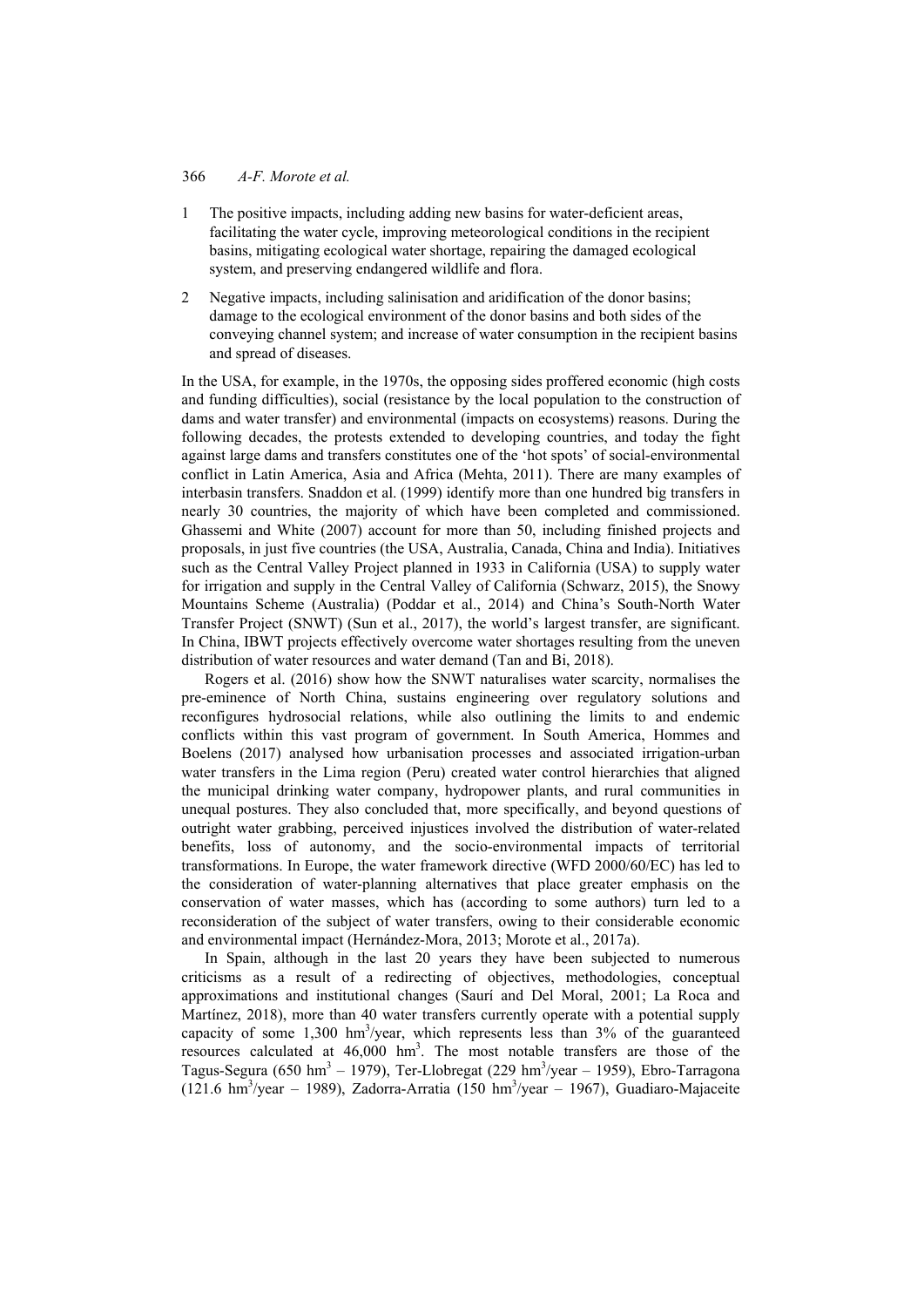$(110 \text{ hm}^3/\text{year} - 2000)$ , Negratín-Almanzora  $(50 \text{ hm}^3/\text{year} - 2002)$ , Júcar-Vinalopó  $(70 \text{ hm}^3/\text{year})$  $\text{hm}^3/\text{year} - 2011)$  and Ebro-Besaya (26  $\text{hm}^3/\text{year} - 1982$ ).

According to Hernández-Mora et al. (2014), in Spain, semiarid and drought-prone areas have managed to meet ever-increasing water demands for more than 50 years through the construction of a publicly funded hydraulic infrastructure. IBWTs are the most expensive and complex supply-side tool used and they are also the most controversial, often associated with such unintended consequences as deteriorating freshwater ecosystems, disappearing recreational opportunities provided by aquatic ecosystems, and the loss of development opportunities for downstream communities. These authors explain that this situation has become increasingly unstable over the past decade due to the scarcity of new supply augmentation alternatives, political changes involving European Union environmental legislation, new political power in upstream regions, and the appearance of new stakeholders at the decision-making table. As a result, competing demands over available resources and interregional conflicts are delaying water planning management efforts, signalling the end of an era and demanding a shift from competitive use of water towards a shared water risk and trade-off governance approach.

In Spain, decision-making in water resource management is a perennial source of political debate (Del Moral et al., 2017; Molina and Melgarejo, 2016; Swyngedouw, 2015; Swyngedouw and Williams, 2016). When a basin suffers from a structural water shortage the possible solutions is either a transfer from another basin or the use of other unconventional resources such as those obtained through desalination or water reuse (Gil et al., 2017; Morote and Hernández, 2017; Morote et al., 2017b). However, according to López-Gunn et al. (2013), declaring a water crisis is a political move that backgrounds that scarcity is not the (only) issue in Spain. Politics and territorial interests have given rise to undesired fluctuations in water policy, in particular with regard to transferring water from one basin to another. The study of March et al. (2014) explores the new orientation taken by Spanish water policy since the beginning of the 21st century and very specifically the shift towards desalination as an alternative to other water supply options such as river regulation or IBWTs. For solve these problems, Zhuang (2016) argues that there are some effective alternative measures for IBWTs, such as attaching importance to the water cycle, improving water use efficiency, developing seawater desalination and rainwater harvesting technology. Desalination also means a new and powerful element in water planning and management that could provide water for the continuous expansion of the urban and tourist growth machine in Mediterranean Spain and thus relax possible water constraints on this growth. However, by 2017 most new desalination plants along the Mediterranean coast remained almost idle even with the current drought (Morote et al., 2017a).

The Tagus-Segura Aqueduct (TSA), a water infrastructure that was in controversial since 1979 (year it went into operation), has been a topic analysed by the scientific literature (Gómez, 2017). The aim of this study is to analyse the postures for and against the TSA (Spain) synthesising background information, data and opinions in view of the political social, environmental and economic conflicts put forward by the donor (Castilla-La Mancha, Madrid and Extremadura) and recipient (Region of Murcia, the province of Alicante in the Valencian Community, and the province of Almeria in Andalusia) basins of this infrastructure. The hypothesis of this research is that the opposing postures around this water infrastructure have been accentuated over time.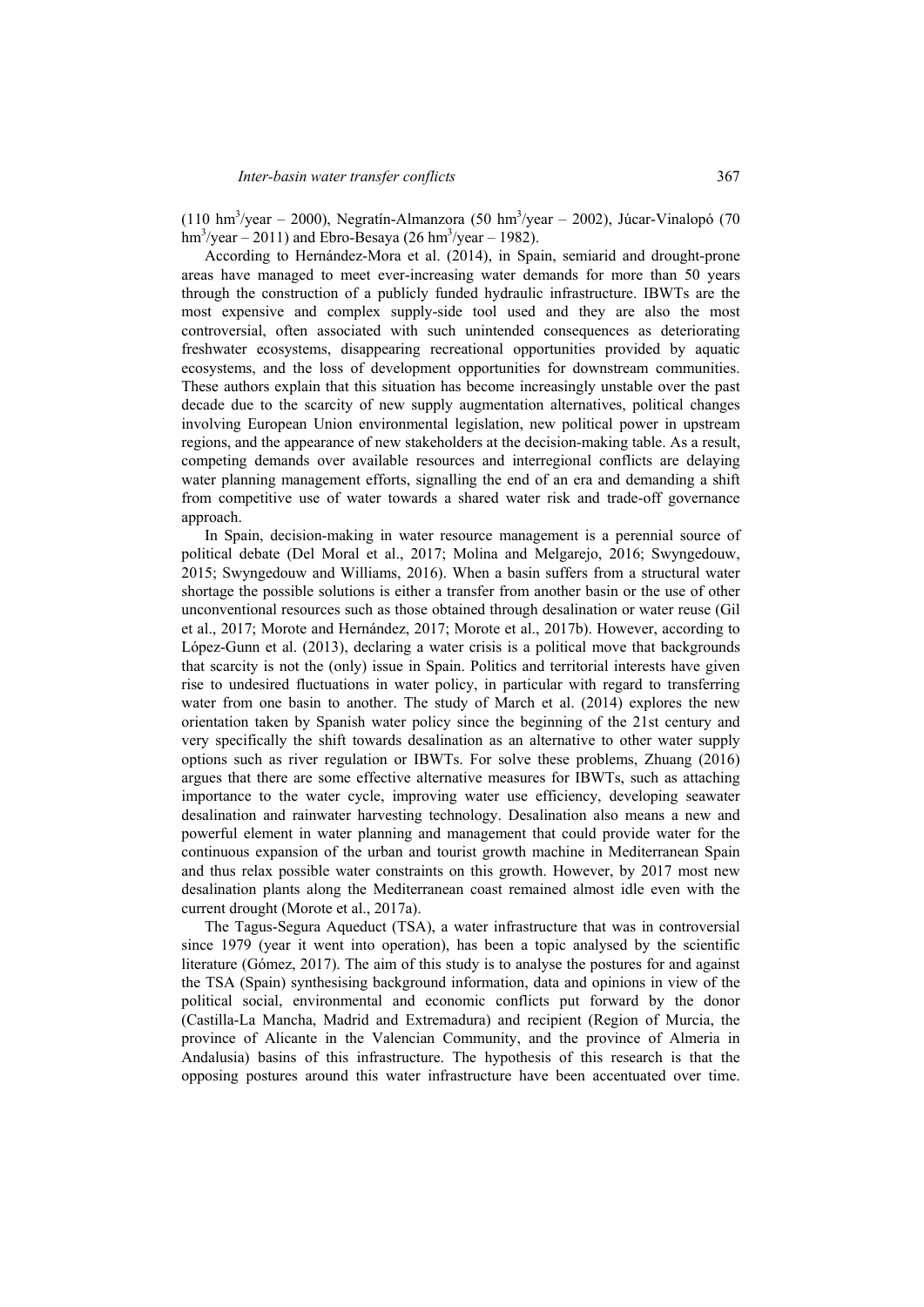What this paper tries to add is to argue about the uncertainty about the TSA infrastructure and to analyse the reasons that have generated an accentuation of the debate of this infrastructure in the last years. These reasons are:

- a Approval of new management rules more conservative and right for the donor basin (currently the limit for water transfer is set at  $400 \text{ hm}^3$  in Entrepeñas and Buendía reservoirs (when before was  $240 \text{ hm}^3$  in  $2013$ ).
- b The implementation of new hydraulic policies associated with the construction of desalination plants for replacing water transfers in the recipient basin.
- c Current drought (2015–2018) that has drastically reduced available water resources and has accentuated tensions over usage rights.

The study is structured as follows. After the introductory part which expresses the interest in the study of water transfer conflicts at an international level, the methodology are set out (Section 2), followed by a brief explanation of the functioning and characteristics of the case study of TSA (Section 3). The debate regarding the results for and against in the conflicts deriving from the TSA is then set out (Section 4) followed, finally, by the Discussions (Section 5) and Conclusions (Section 6).

## **2 Methodology**

Methodologically, an analysis about how the normative framework regulates this transfer and the changes that have been introduced over time and how these are perceived by the different stakeholders of the donor and recipient basins had been made. In order to structure and organise the information obtained, a sheet was designed where it was differentiated:

- a available resources and origin
- b demands: present situation and medium and long-term trends
- c actions oriented to satisfy the demands
- d changes in regulatory frameworks and their impact on resources
- e factors or future dynamics that may affect the supply or demand of resources.

To this end, regulations that bear a direct influence on the functioning of the TSA were analysed. Specifically:

- a Water Framework Directive (Directive 2000/60/EC).
- b Law 10/2001, of 5 July, on the Spanish National Hydrological Plan (PHN).
- c Royal Decree-law 2/2004, of 18 June, which amends Law 10/2001, of 5 July, on the National Hydrological Plan.
- d A.G.U.A. Programme (2004) (Actions for the Management and Use of Water, Royal Decree Law 2/2004).
- e Law 21/2013 of 9 December, on Environmental Assessment.
- f Royal Decree 773/2014, of 12 September (Memorandum).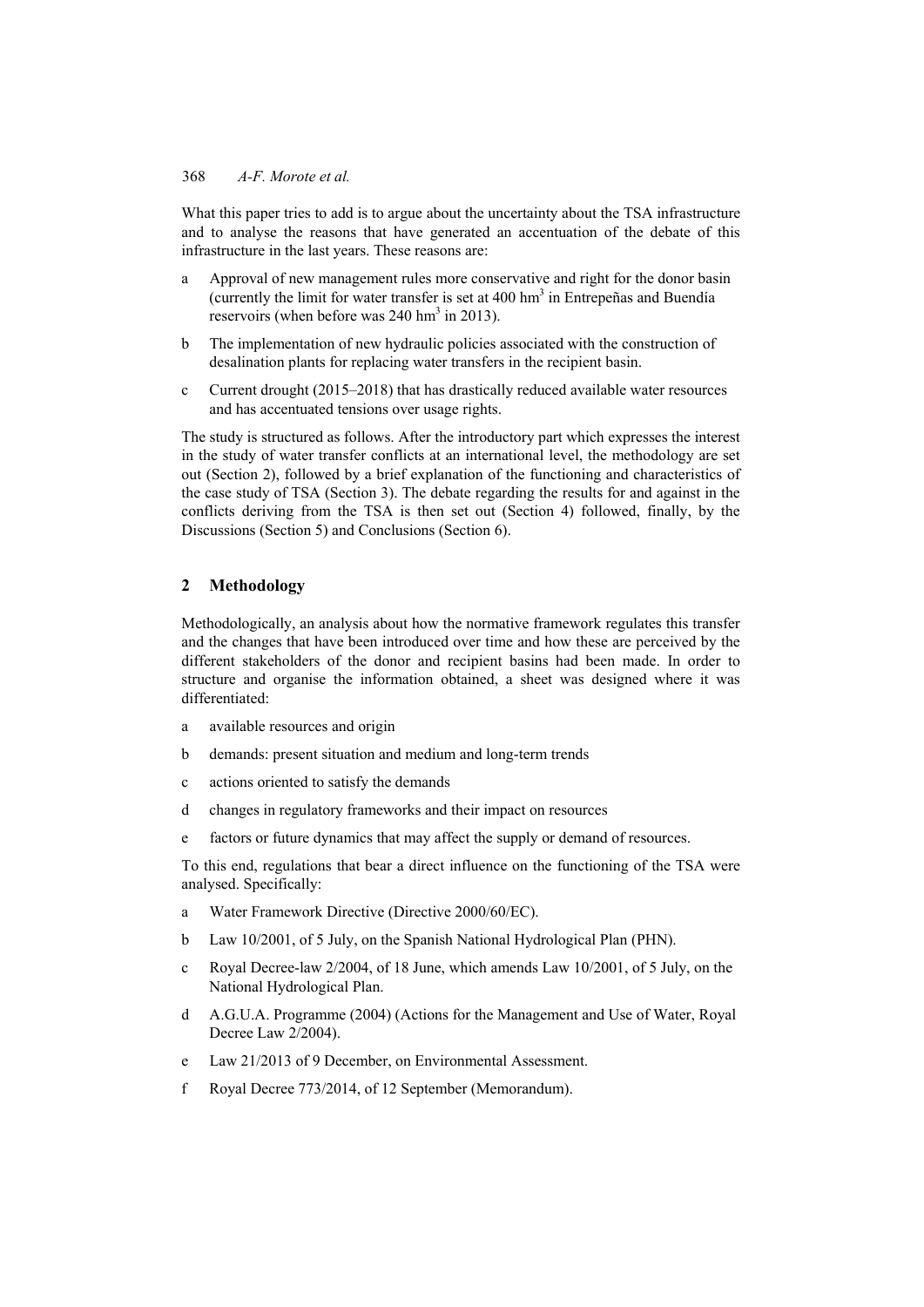- g Law 21/2015, of 20 July, on Forestry.
- h The Tagus Management Plan (Royal Decree 1/2016, of 8 January) and Segura Management Plan (Royal Decree 1/2016, of 8 January).

In second place, interviews have been held between 2016–2017 with different stakeholders of donors and recipient basins. The stakeholders interviewed and information compiled has been grouped into the following categories:

- a Agricultural users: Central Board of Users of the Vinalopó-l'Alacantí (*Junta Central de UsuariosdelVinalopó-l'Alacantí*), Central Irrigators' Syndicate of the Tagus-Segura Aqueduct (*Sindicato Central de Regantes del Acueducto Tajo-Segura* – SCRATS), Association of Young Farmers (ASAJA) (*Asociación Agraria de Jóvenes Agricultores*).
- b Urban and industrial users: Acuamed, Commonwealth of Canals of the Taibilla (*Mancomunidad de los Canales delTaibilla* – MCT).
- c Political parties (PP, PSOE, IU and Podemos).
- d Companies that supply water for urban uses: *Hidraqua*, *Gestión Integral de Aguas de Levante*, S.A., and *Aguas Municipalizadas de Alicante, Empresa Mixta* (AMAEM).
- e Environmentalists' and citizens' associations: Environmentalist in Action, significant local platforms.
- f Public organisations differentiating between those responsible for basin management: Segura Hydrographic Confederation and Tagus Hydrographic Confederation and political-administrative bodies (Department of the Environment, Department of Agriculture and Water of the donor regions and recipient basins, Public Water Body of the Region of Murcia, Water Agency of Castilla-La Mancha and Price Commission of the Valencian Government). In these categories are represented the stakeholders that affect this topic.

A structured interview was held, according to a common structure and script (Table 1) with the aim of collecting information regarding the postures for and against this water infrastructure according to political social, environmental and economic factors. Documentation analysing this transfer was also compiled, originating both from previous research works and from the organisations interviewed.

Qualitative information is collected given the method used (structured interview with open response). The results derived from the interviews with the different agents, together with the analysis of legal documents and other materials provided by the interviewees have been grouped into four types of conflicts (political, social, environmental and economic). These factors are not isolated elements, but they present interrelationships between them and even, sometimes, these interrelations accentuate the final result. But when structuring the paper and to keep the explanation simple, it is necessary to present them as different categories. The assignment to one or the other is determined by the origin of the factor and the main dynamic that generates it. The 'political conflicts' section includes the responses related to regulatory changes and how they affect its regulation. The 'social' section, issues related to the perception of this infrastructure. The 'economic', arguments concerning its impact on economic activities and in 'environmental', impacts on environmental drivers (water quality, quality of the ecosystems, etc.).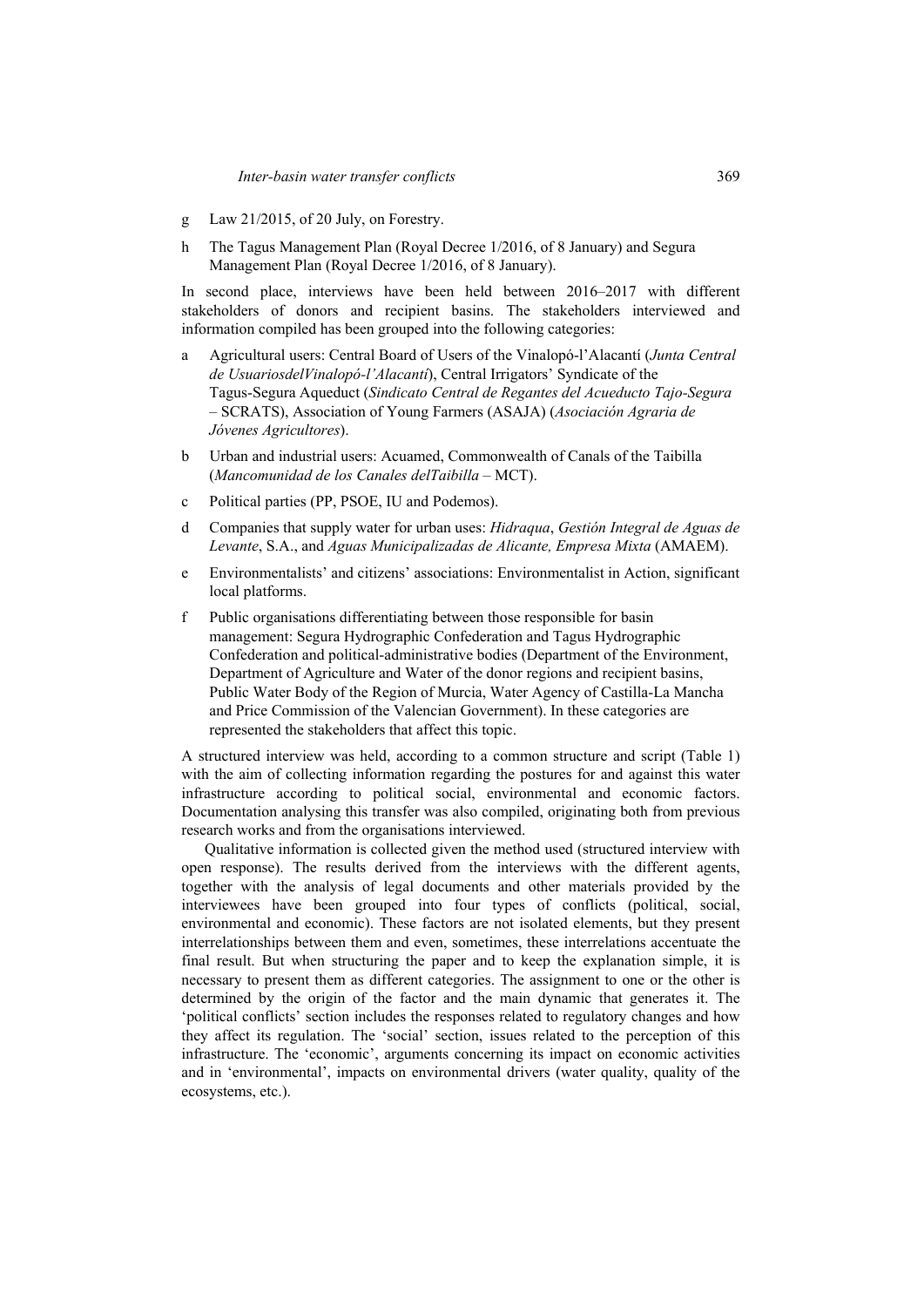**Table 1** Interview questionary

| $\mathbf{1}$   | Political factors:     |                                                                                                                                                                                                                      |  |  |
|----------------|------------------------|----------------------------------------------------------------------------------------------------------------------------------------------------------------------------------------------------------------------|--|--|
|                | 1.1                    | Repeal of the National Hydrological Plan (2001) and approval of the A.G.U.A.<br>Programme (2004). Point out the positive and negative repercussions that these<br>normative changes have had for your basin.         |  |  |
|                | 1.2                    | What impact, according to you, has had the change in law that regulates transfer<br>volumes in your basin? What repercussions do you think it may have in the future?                                                |  |  |
|                | 1.3                    | What role do you think the politicians have played in these changes?                                                                                                                                                 |  |  |
|                | 1.4                    | Before a final closure of the TSA, what proposals do you think should be adopted?                                                                                                                                    |  |  |
| $\overline{2}$ |                        | Social factors:                                                                                                                                                                                                      |  |  |
|                | 2.1                    | The realisation of the transfer has guaranteed the supply for the different uses of your<br>basin/area? If you have answered no, what are the causes that determine that this<br>guarantee of supply does not occur? |  |  |
|                | 2.2                    | Do you think that the policy of transfers in Spain has solved the problem of water<br>scarcity?                                                                                                                      |  |  |
|                | 2.3                    | Would you describe the transfer of resources as an appropriation? Why?                                                                                                                                               |  |  |
| $\mathfrak{Z}$ | Environmental factors: |                                                                                                                                                                                                                      |  |  |
|                | 3.1                    | Do you think that the TSA has had positive environmental effects? Discuss the<br>answer.                                                                                                                             |  |  |
|                | 3.2                    | Point the main environmental effects associated with the TSA in relation to the<br>following issues:                                                                                                                 |  |  |
|                |                        | State of the quality and quantity of water in Tagus River<br>a                                                                                                                                                       |  |  |
|                |                        | River Tagus landscape<br>b                                                                                                                                                                                           |  |  |
|                |                        | Status of the aquifers and overexploitation in the Segura basin<br>$\mathbf c$                                                                                                                                       |  |  |
|                |                        | d<br>Environmental flows for the Las Tablas de Daimiel National Park (donor<br>basin).                                                                                                                               |  |  |
| 4              | Economic factors:      |                                                                                                                                                                                                                      |  |  |
|                | 4.1                    | How would you rate the economic repercussions of the transfer to your territory,<br>positive or negative? Point out the main reasons in which your answer is argued.                                                 |  |  |
|                | 4.2                    | Indicate the main impacts derived from the TSA from the point of view of<br>employment and development and consolidation of new economic activities.                                                                 |  |  |
|                | 4.3                    | Could you explain if the price of a $\epsilon/m^3$ of water from the transfer is adequate? Why?                                                                                                                      |  |  |
|                | 4.4                    | Financial compensation of the transfers. Do you know what they are? If the answer is<br>positive, could you explain what its purpose is? Do you think it is an adequate tool?<br>Discuss the answer.                 |  |  |

*Source:* Own elaboration

## **3 The case study of the TSA. Characteristics, functioning and recent amendment of its management rules**

In Spain, to summarise briefly, the recent history of water management since the beginning of the 20th century was marked by: There generation is approaches of the General Plan for Irrigation Channels and Aqueducts of 1902 (backed by the minister Gasset); the creation of the Hydrographic Confederations (during the Primo de Rivera Dictatorship, 1923–1930); and the preparation of the First National Plan of Hydraulic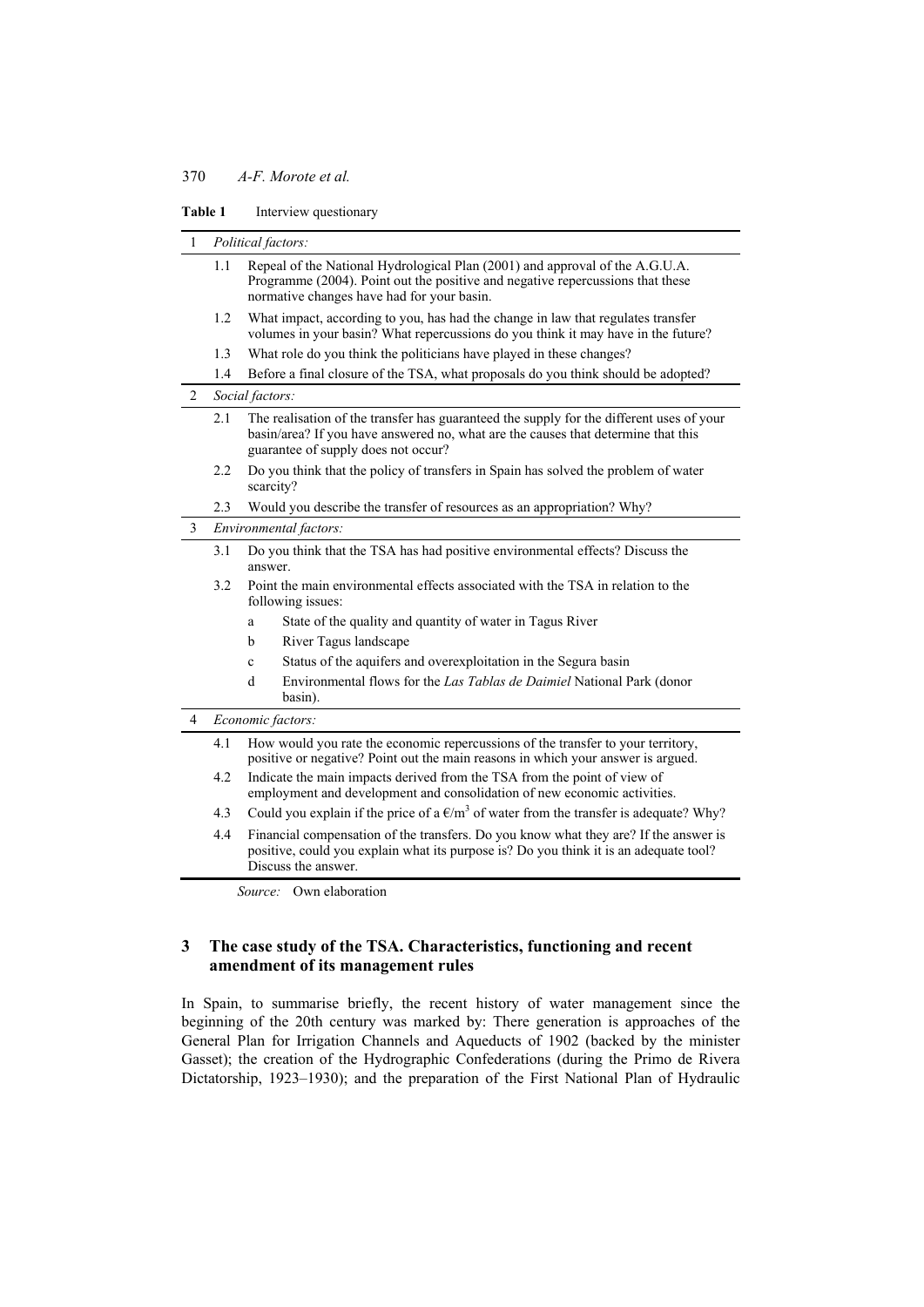Works (1933) of Manuel Lorenzo Pardo (during the Second Republic, 1931–1936) the basic lines of which were included in the General Plan of Public Works of 1940. Although there are many nuances, the general approach of these national hydraulic plans was to promote the economic and social transformation of Spain and, in the specific case of the First National Plan of Hydraulic Works (1933), its essential guiding principle was the correction of the hydrographic imbalances between the Atlantic and Mediterranean coasts (Gil and Morales, 1995).

These state plans promoted the transformation of dry lands to irrigated lands, as a developmental alternative backed by institutions with enough power to put them into practice, although with an uneven and fragmented trajectory over the course of the 20th century: Monarchy (Kingdom of Alfonso XIII, until 1931), Second Spanish Republic (1931–1936), Civil War (1936–1939) and Dictatorship of Francisco Franco (1939–1975). Subsequently, with the establishment of democracy in 1978 and a new constitutional setting, Spain was divided into 17 autonomous communities that assumed a wide range of competences (health, education and social policy, management of natural resources, environmental policy and land use management). In the last one hundred years, investment in hydraulic infrastructure (public and private) has resulted in the construction of over 1,200 large reservoirs, more than 20 major desalination plants and various transfers of different capacities and regional importance (Hernández-Mora et al., 2014; Morote et al., 2017a).

In order to guarantee water demands in the south-east of Spain (Region of Murcia, Alicante in the south of the Valencian Community and Almeria in Andalusia), which is the area that benefits from the TSA (Segura basin), use has been made of traditional hydraulic solutions (such as transfers and exploitation of aquifers) together with growing use of non-conventional sources (desalination and treated water) and the increased efficiency in the use of water for irrigation and supply (Rico et al., 2016). In the Segura basin, the imbalance between the supply  $(1,636 \text{ hm}^3/\text{year})$  and the demand  $(1,726 \text{$ hm<sup>3</sup>/year) for water responds, above all, to the natural scarcity of water resources, increased consumption and the qualitative mutations that have affected the majority of uses since the second half of the 20th century (Hernández and Morales, 2009; Vera et al., 2009; Morote et al., 2016).

The TSA (maximum annual transfer capacity of  $650 \text{ hm}^3\text{/year}$  (50 for the Guadiana basin and 600 for the Segura Basin) and a mean transfer between 1979–2017 of 330 hm<sup>3</sup>/year) (Figure 1) consists of a canal of 286 kilometres in length that begins in the Bolarque reservoir  $(35 \text{ hm}^3)$  on the river Tagus, downstream from the headwater reservoirs (Entrepeñas, 804 hm<sup>3</sup> and Buendía,  $1,638$  hm<sup>3</sup>) (Figure 2). From Bolarque, after pumping in Altomira, the water is situated in the La Bujeda reservoir (884 m above sea level), the starting point for the transfer canal (with a capacity of 33  $\text{m}^3\text{/s}$ ) towards the hyper-reservoir of Alarcón  $(1,112 \text{ hm}^3)$ , on the river Júcar, and from there to the Talave reservoir  $(39.11 \text{ hm}^3)$  on the river Mundo, principal tributary of the Segura. This latter reservoir marks the starting point for the 'Post-transfer' complex, which constitutes the set of structures built for the transport, regulation and distribution in the Segura basin of the water from the TSA.

The volumes of water that can be transferred from the Upper Tagus to the Segura Basin depend on the water resources accumulated in the headwaters (dams of Entrepeñas and Buendía). Pursuant to that set forth in Article 23 of the Tagus Basin Management Plan approved in 1998 surplus water is deemed to be any water held in the Entrepeñas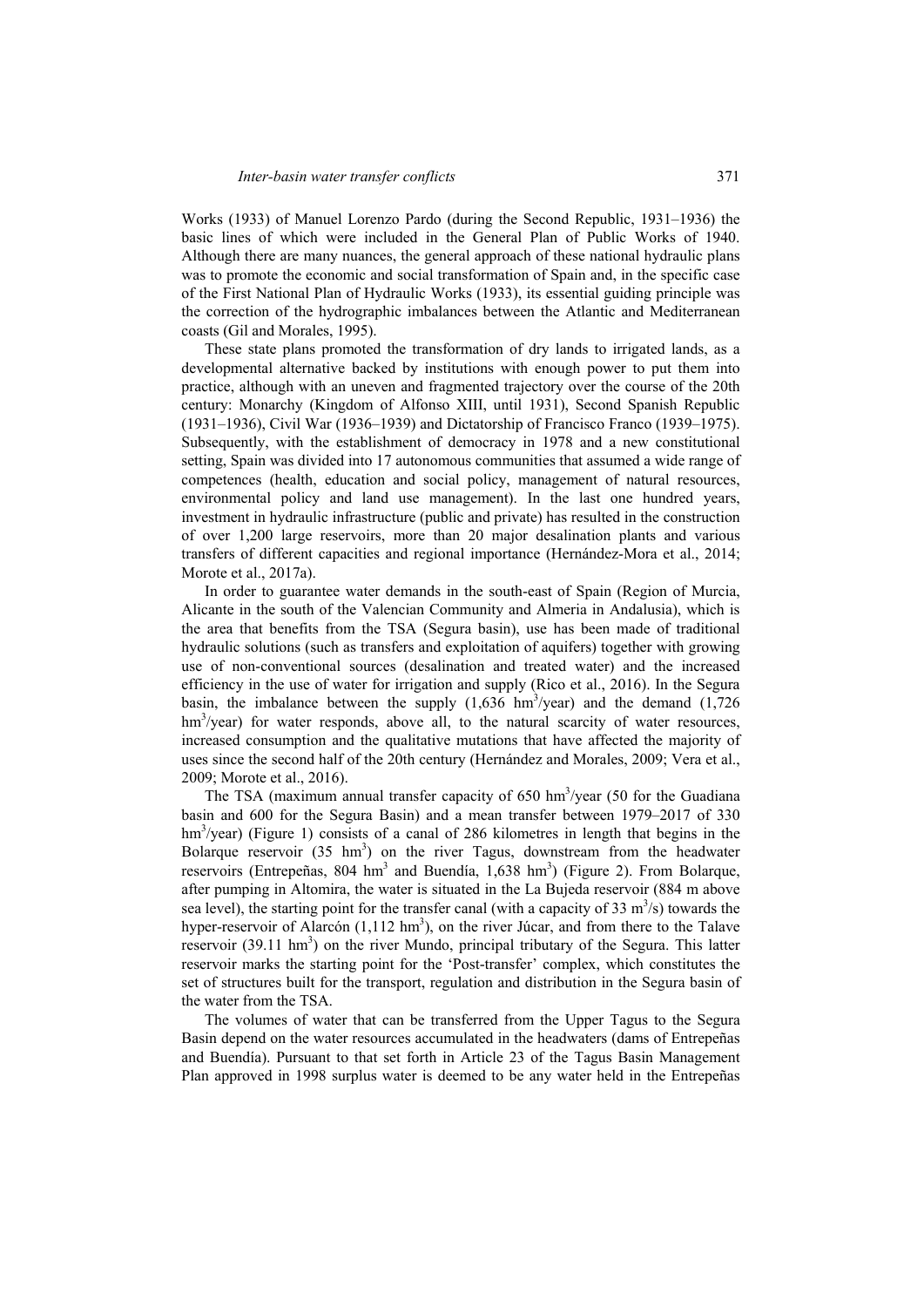and Buendía reservoirs exceeding  $240 \text{ hm}^3$ . Below this figure, no transfers may be made. To determine surplus volumes, according to the regulations of Additional Provision 9.2 of the Law 53/1980, the following shall be taken into account:

- a the potential uses referred to by the Law 21/1971 on the use of the Tagus-Segura complex
- b the uses as a consequence of the natural development of the provinces of the Tagus basin.

The draft proposal for the basin management plan of the Spanish Part of the Tagus River Basin District (2013) included in its technical documentation (Report and Ancillary Document of Report 4) and in the draft Regulations (Article 26 and sole Transitory Provision) a series of determinations that would significantly affect the way the TSA had functioned until then. Article 26 established that 'no transfers may be made, in any case, when the levels in Entrepeñas and Buendía do not exceed 400 hm<sup>3</sup>. This determination meant that the minimum 'no transfer' threshold was raised from 240 to 400 hm<sup>3</sup>, with a maximum annual total 600 hm<sup>3</sup>/year (in origin) and 540 hm<sup>3</sup>/year (in destination due to losses and evaporation).



**Figure 1** Water transferred by the TSA (1979–2017) (see online version for colours)

*Source:* SCRATS (2017), Own elaboration

In the light of the legal and technical insecurity that beset the TSA, the Government of Spain introduced, via the Environmental Assessment Law (Law 21/2013), a series of amendments in the water legislation with the aim of establishing a system of guarantees of the future functioning of this infrastructure which has substantially modified the TSA functions. Always maintaining the preference of the source basin and respecting the determinations of its hydrological management, this regulation established some technical rules that eliminated the previous insecurity and precariousness (the transfer was only closed when the headwater reserves were below 240  $\text{hm}^3$ ) and provided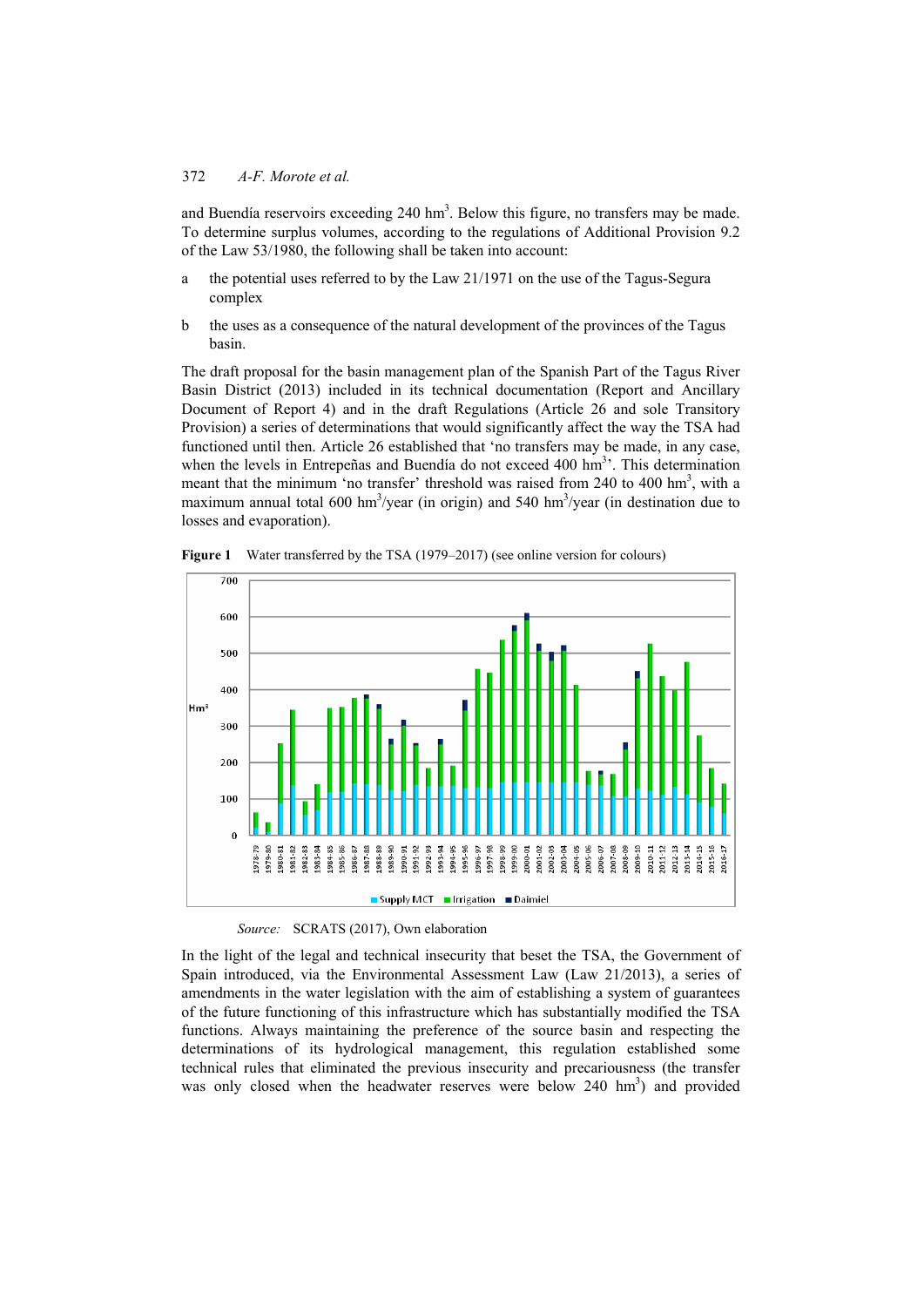objective and transparent criteria regarding the manner of operation of such transfer (Melgarejo et al., 2014; Morote et al., 2017b). These new management rules were established by the 15th additional provision of the Law 21/2015, Forestry and by Royal Decree 773/2014, which approved various regulatory rules of the TSA. Moreover, they have been included in a 'memorandum' between the Spanish Government and the Autonomous Communities of Murcia and Valencia (recipient basin), and were subsequently joined by the Communities of Castilla-La Mancha, Madrid, and Extremadura (donor basin) (Melgarejo et al., 2014).





*Source:* Own elaboration

## **4 Results. The TSA: an example of a national water conflict**

### *4.1 Political conflicts*

In Spain, the autonomous communities affected by possible transfers, whether as donors or recipients of water, try to prevent or guarantee them via the reform of their respective statutes of autonomy (Mellado, 2010). This process demonstrates not only the difficulty faced by the Autonomous Community Government to reach agreements of consensus between the different regions, but also the facility with which the 'water nationalism' discourse is replicated and is susceptible to be used by all the autonomous community governments such as, for example, between Castilla-La Mancha, Madrid and Extremadura (Tagus basin) on the one hand, and Murcia, Andalusia and the Valencian Community (Segura basin), on the other.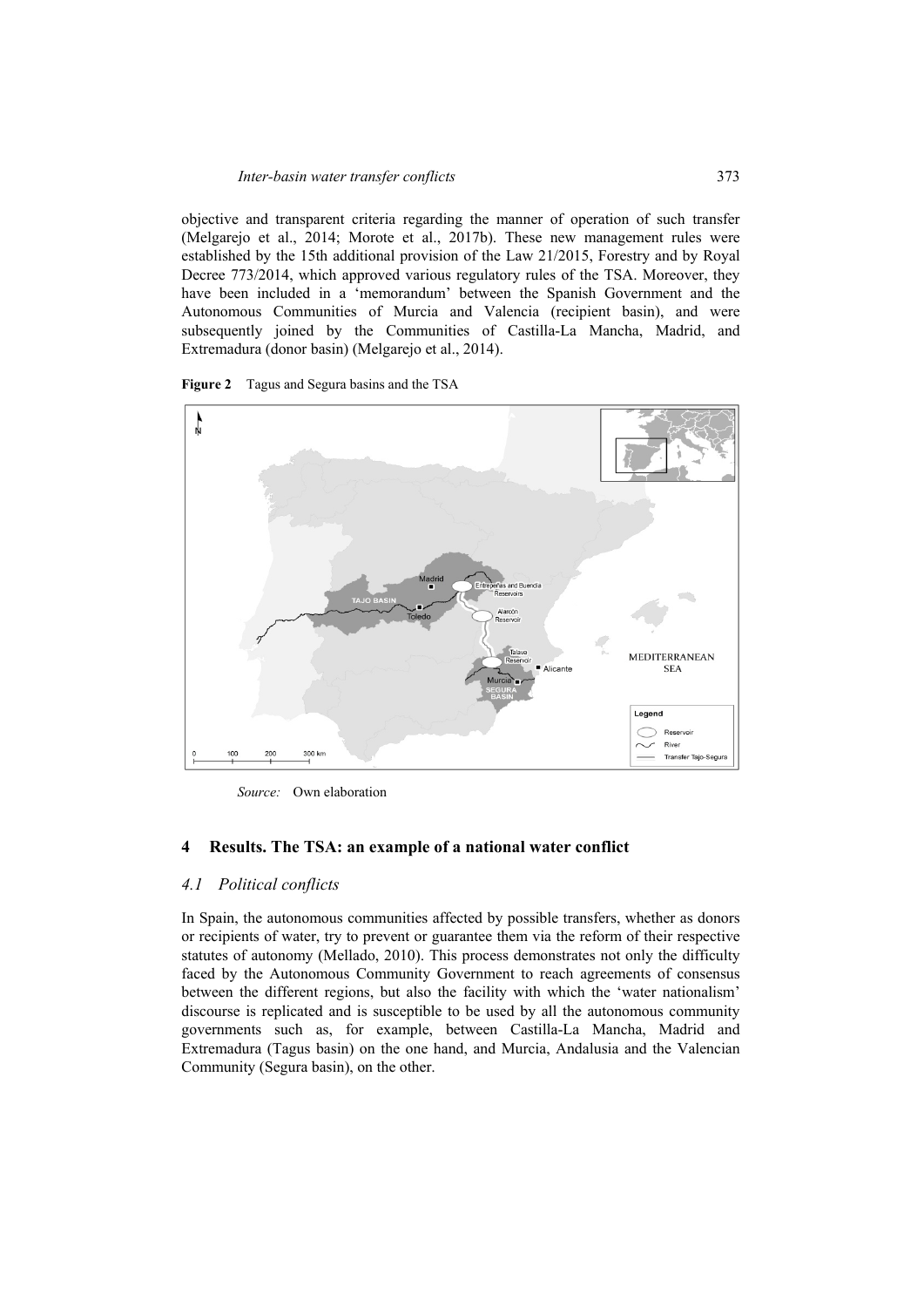The Ministry of Environment has been in charge of water policy since before 2001. Furthermore, it has increased the risk of confrontation between regions, instead of supporting formulas for solidarity, participation and cooperation between regions to share solutions and problems regarding water management and quality.

There is also a wide spread idea that transfers only generate prejudice, with the argument that there is not enough water in the headwaters of the Tagus, which has become one of the arguments used by the politicians of Castilla-La Mancha (PSOE) in their speeches. In the recipient basin, on the other hand, the TSA was defended as an infrastructure of vital importance for socio-economic development by the conservative governments that governed in the Valencian Community and the Region of Murcia (PP) until the elections of May 2015, and even by the current left wing the regional government (PSOE-Podemos) which is in turn the same colour politically as the autonomous government of the source basin.

The complaints of the 'anti-transfer' groups were presented in 2016 to the European Parliament, including the appeals presented against the so-called Tagus-Segura Transfer Memorandum (2013). This led to the visits to the Spanish basins of the MEPs of the European Parliament (February 2016) for the purpose of inspecting the terrain and opening a dialogue with the national authorities regarding the TSA and the alleged breach of the WFD. Some of the recommendations made after these visits were that the management model for water resources in Spain should be changed completely. Conditioning the possible distribution of use to compliance with the environmental requirements of the WFD and the management plans of the basin and giving priority to environmental over socio-economic requirements. Even so, the MEPs, in their report, do not refer directly to the continuity of the TSA, although they mention the scarcity of water in the eastern area of Spain owing to climate change, uses related with urban pressure and intensive irrigation, as well as tourism activities. And, moreover, they explain that the solutions lie in transfer and desalination, the latter technology being subsidised by funds from the European Union (European Parliament, 2016).

In the south-east of Spain, the use of desalination (National Hydrological Plan, 2001 and the A.G.U.A. Programme, 2004) has become one solution for increasing the supply of water resources in the area, although it is not clear that this is the solution to the lengthy controversy around the TSA. In the recipient basin, taking in to account the total capacity of desalination production in the main seven plants  $(350 \text{ hm}^3/\text{year})$ , has never reached this volume due to the high price of water, the high cost of energy, and because the irrigators cannot pay for it (Morote et al., 2017a). According to Swyngedouw and Williams (2016), desalination looks set to become the great solution, although at the moment it is economically more expensive and unfeasible for agricultural use unless a political price is applied. In this respect, the province of Alicante (recipient basin) is home to the desalination plant of Torrevieja (completed in 2010), which is the largest in Europe with a production capacity of 80  $\text{hm}^3$ /year and which began to produce water in 2015 with a capacity of 30% (in 2017 with a capacity of 50%), but with subsidised water until 2018 under the auspices of the Drought Decree for agricultural use with a price of 0.30  $\epsilon/m^3$ . Furthermore, according to the detractors of the TSA in the donor basin, the desalination plants built on the Mediterranean coast should produce subsidised water (at a price equal to that of the TSA, at 0.09  $\epsilon/m^3$ ). At present this is an unfeasible solution, even though desalination is a strategic resource for circumstantial alleviation of the decrease of other resources (as has occurred with the river Taibilla,a tributary of the Segura) or with the TSA. It cannot be considered as a substitute resource in the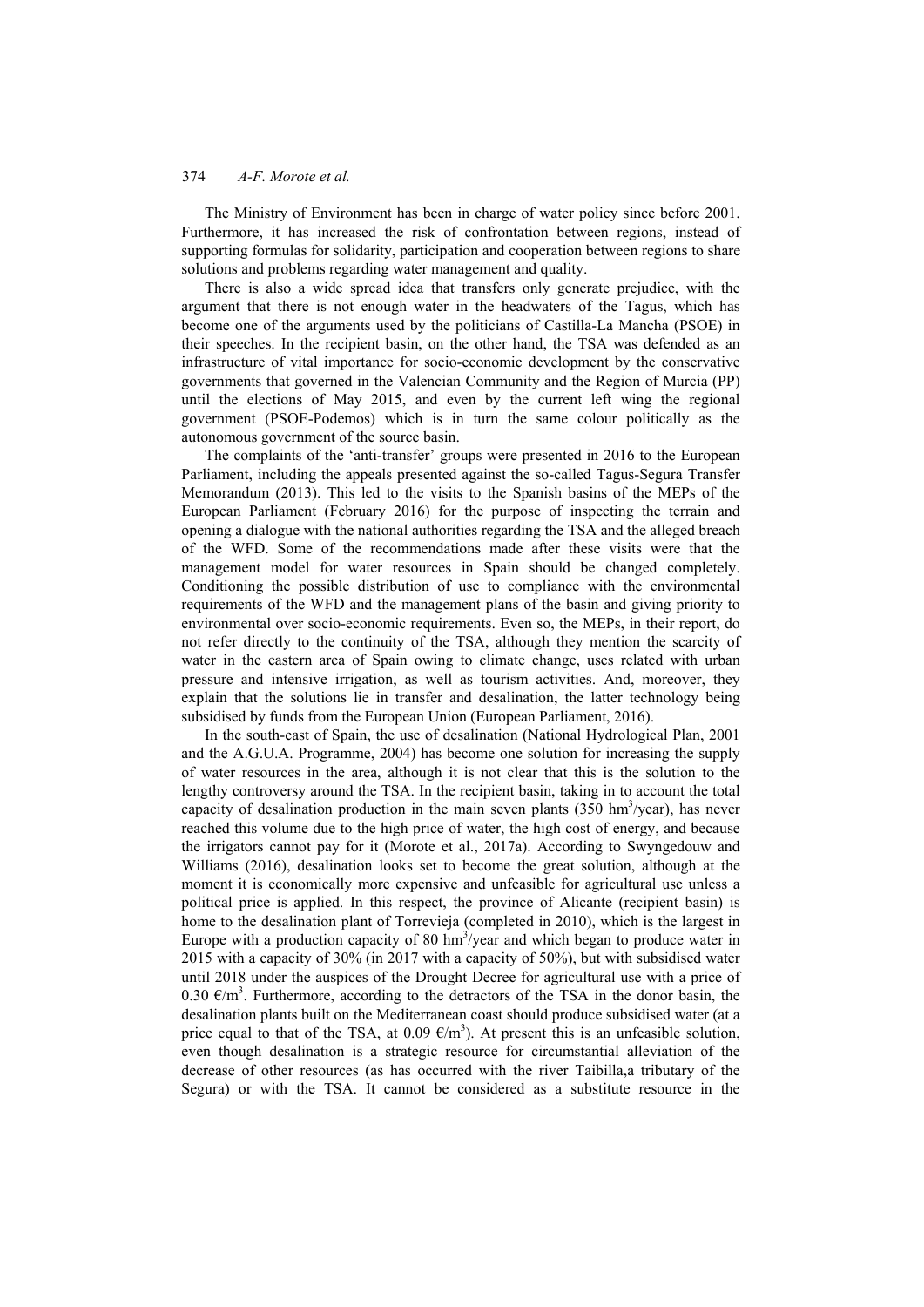long-term, owing to the price (0.09  $\epsilon/m^3$  compared to 0.60  $\epsilon/m^3$ , of the desalination) and to energy consumption (1.11 kWh/m<sup>3</sup> compared to 4.50 kWh/m<sup>3</sup>) (Morote et al., 2017b). Moreover, it is important to note that transferring water from the coast inland (100 km from the coast, and 500 m above sea level) will increase energy costs and, therefore, the cost of water.

#### *4.2 Social conflicts*

The social tensions surrounding the TSA have led to the establishment of numerous organisations and platforms, both for and against, ever since the transfer commenced. As long ago as the 1970s, with the aim of defending the water interests of the river Tagus, the 'Tagus Defence Team' (*Plataforma en Defensa del Tajo*) was formed as the first organisation to safeguard the values of this river where it passes through Toledo (Capital of Castilla-La Mancha). The visibility of these platforms and their capacity to bring together groups and the general population increases during episodes of drought. Such episodes lead to a reduction in the flow of the Tagus, which has even been known to dry up, as occurred in the summer of 1995 in Toledo and in 2006 in the city of Talavera de la Reina. The intensity of these processes determined, for example, the founding of the 'Platform in Defence of the Alberche and Tagus Rivers' (2006) and the holding of numerous demonstrations to vindicate their postures against the TSA. Owing to its significance in the area of Castilla-La Mancha and thanks to the mobilisation of the inhabitants of the region and the dissemination in the media, it is appropriate to mention different demonstrations against to the TSA. For example, the demonstration of 20 June 2009 held in Talavera de la Reina which brought together, according to estimates, more than 40,000 people of different social and cultural groups, environmentalists and people linked to environmental law, who shared and demonstrated over the 'bleeding' of the Tagus in favour of transfers to the south-east of Spain (Plataforma de Toledo en Defensa del Tajo, 2016).

The arguments against the TSA put forward by the Toledo Platform in Defence of the Tagus are:

- a The establishment of real daily, weekly and monthly ecological flows, reflected in the Tagus Basin Management Plan, in the cities of Aranjuez, Toledo, Talavera de la Reina and Puente del Arzobispo.
- b The start-up of the desalination plants on the Mediterranean coast for the purpose of replacing the contributions of the TSA and, while such substitution is being carried out, the water transferred may not be allocated to irrigation.
- c Absolute prohibition of the sale, by the irrigators of the Tagus, of their allocations for irrigation to other water basins.
- d Tertiary treatment of the waters of the Jaramaand the Guadarrama.
- e Guarantee of the minimum ecological flow in the river Alberche, apart from the allocations of irrigation water for the Lower Canal of the Alberche.
- f The absolute refusal to transfer flows from the middle Tagus, either via new channels or via the sale of water to other basins.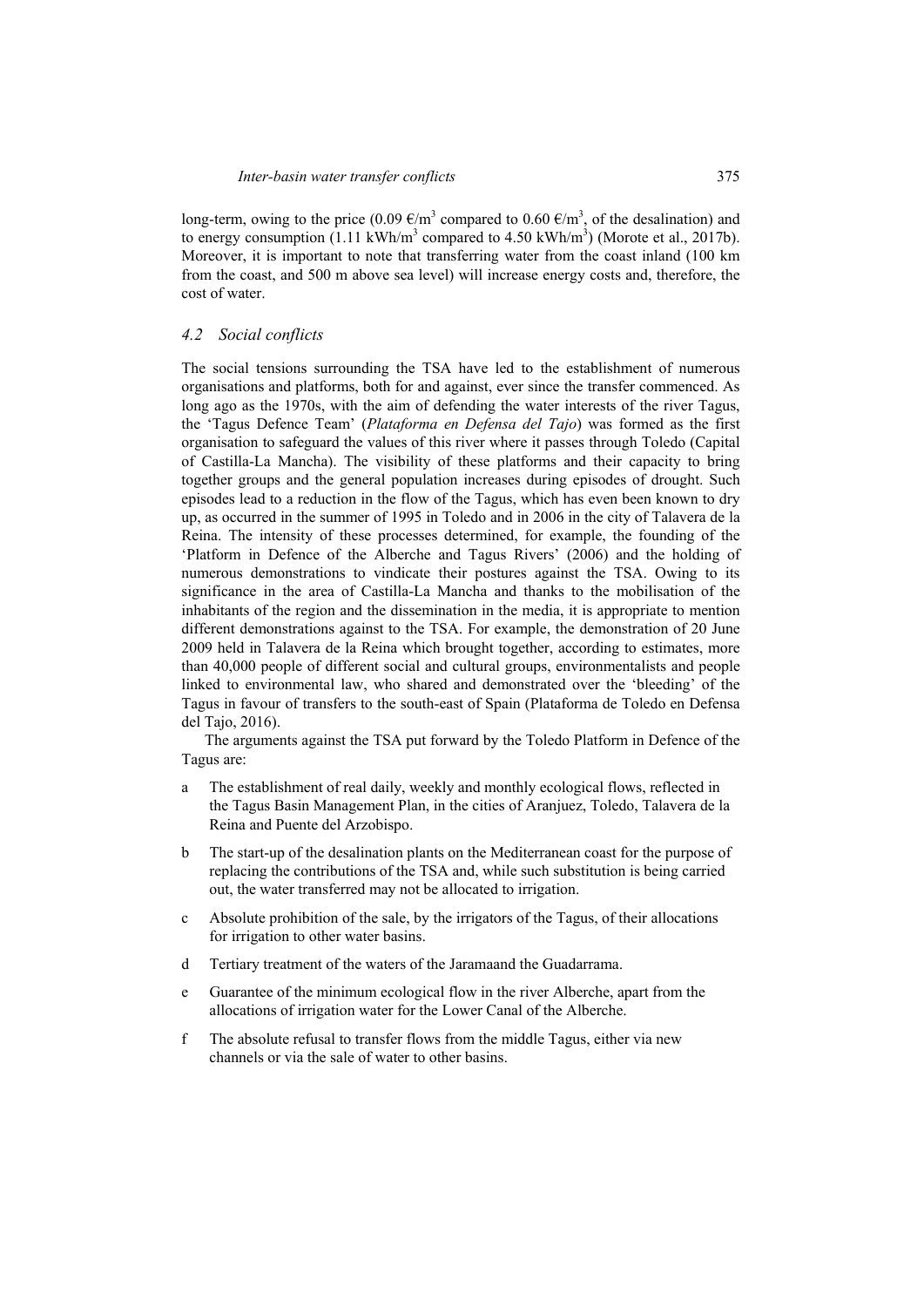g The performance of actions to help recover the natural regime of the river and its environment.

Moreover, it is important to mention that Portuguese NGOs are part of the network of civil society defending Tagus. In this respect, the Albufeira Convention (1998) establishes a minimum of 2,700  $\text{hm}^3$  delivered for the Tagus from Spain every year.

Also prominent in the scope of the defence of the river Tagus, as with other rivers affected by transfers, is the New Water Culture Foundation (Fundación Nueva Cultura del Agua, FNCA, 2016), which defends the recovery of the heritage, cultural, emotional, aesthetic and leisure values of Spanish rivers and water landscapes (La Roca and Martínez, 2018). The FNCA affirms that the conflicts surrounding the TSA since its origin are twofold. On the one hand, the insistence on solving problems of supply-demand imbalance by means of the supply of water at low cost. On the other hand, the design errors that led to a project for transfer from the headwaters of a basin while underestimating its available resources. The result has been, according to its arguments, an infrastructure that has only served to share scarcity, generate political and social tensions and convert the river Tagus into one of the Spanish rivers with the worst ecological condition.

In the recipient basin, on the other hand, numerous demonstrations have also been held in favour of the TSA such as those of 18 March 2009 in Murcia in which more than 400,000 people assembled (according to estimates by the Local Police) under the slogan 'In defence of the Tagus-Segura Transfer. No to the Statute of Autonomy of Castilla-La Mancha'. These demonstrations are connected to those held under the slogan of 'Water for all', where various groups (the majority headed by political groups, farmers, etc.), argued the need for water in the scope of insufficient water resources. Images of thirsty fields were compared with rivers flowing out into the sea. The last demonstration in favour of the TSA was held in Madrid (50,000 people) in March, 7th 2018 to request the government to adopt measures to cope the currently drought and the TSA maintenance. Some of the slogans were 'If we are a country, why divide it?' or 'desert and unemployment' (CMM, 2018).

With regard to public opinion, according to the Department of Public Administrations of Castilla-La Mancha, 65% of residents of this region are against the TSA and 72.6% consider it is important for Castilla-La Mancha to have exclusive competence in the decisions and actions performed in the management of the rivers of that autonomous community. On the other hand, in the study by March et al. (2015), a consultation was carried out of the population of the recipient basin regarding the perception of the population, assessing the effectiveness of the environmental awareness campaigns during periods of drought in the event that it should prove necessary to increase water resources. The most highly-valued options were, in order of preference:

- 1 the use of rain water
- 2 increase of TSA transfers
- 3 the performance of the cancelled Ebro transfer
- 4 the utilisation of treated reused water
- 5 the use of desalinated water.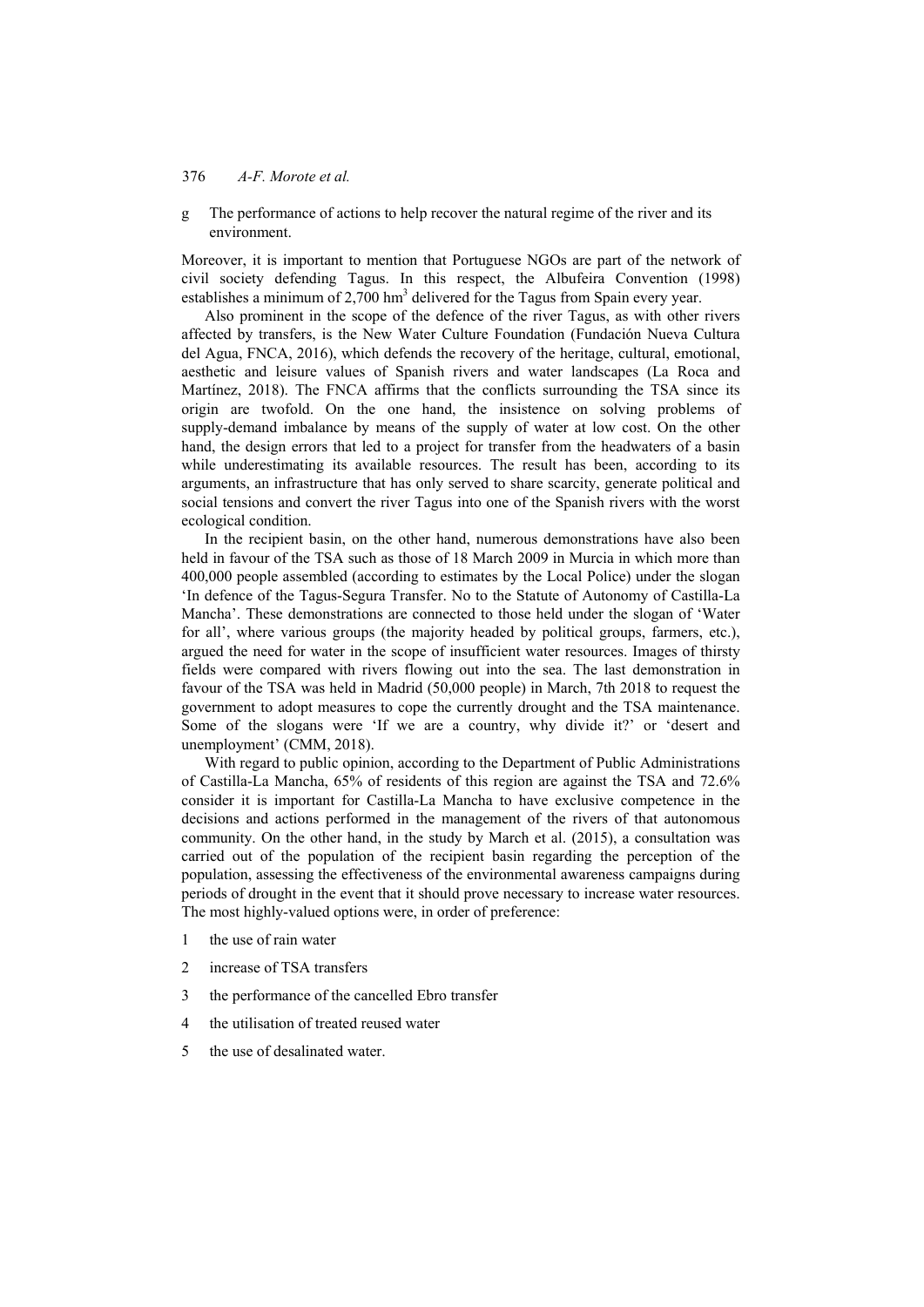Against these theses, one of the arguments put forward by the defenders of the TSA is the social benefits deriving from the functioning of this infrastructure as it passes through land in Castilla-La Mancha (donor basin). In this respect, it should be indicated that in January 2000 a Collaboration Protocol was signed between the Ministry of the Environment, the Regional Government of Castilla-La Mancha and the Hydrographic Confederation of the Guadiana, for the connection for the supply of drinking water to 33 population nuclei in the donor basin (provinces of Cuenca, Albacete and Ciudad Real) thanks to the TSA infrastructure and also, nowadays, thanks to TSA, in 59 villages of the donor basin, water supply is guaranteed.

#### *4.3 Environmental conflicts*

The postures against the TSA from the environmental point of view can be summarised in the endeavour to adopt more sustainable regional models and the criticism of environmental impacts. Groups of environmentalists, in both donor and recipient basins, reject water transfers and advocate sustainable agriculture. They also criticise the 'double standards' of the Government of Castilla-La Mancha since it contemplates in its Statute the repeal of the TSA but, however, the maintenance of the Tagus-Guadiana Transfer (also an interbasintransfer, although within the same region). Likewise, left-green political groups (of both the donor and recipient basins) point to the wish to close the TSA for south-east Spain but, on the other hand, the acceptance that the water of the river Tagus may be allocated to the large urban developments contemplated in Castilla-La Mancha: Ciudad Real, Seseña (Toledo) or the proliferation of urban developments such as 'La Losilla' (Chinchilla, Albacete) with 1,800 houses and a golf course (Sala, 2009). In this respect, the new Tagus Management Plan (2015–2021) argues that the strong demographic growth of the Community of Madrid and Castilla-La Mancha must be supplied from resources regulated at the headwaters (Entrepeñas and Buendía reservoirs) since they lack other possibilities. Thus the increase of the non-transferable reserve in the headwaters (from 240 to 400  $\text{hm}^3$ ) is related to the increase in urban demand expected in the southern belt of Madrid with paradigmatic examples such as Seseña (province of Toledo). This plan envisages that water demand in the headwaters of the river Tagus will increase between 2015 and 2033 by almost 184  $\text{hm}^3$ , especially urban demands which will increase from 741 to 931  $\text{hm}^3$  and industrial demands from 42 to 61  $\text{hm}^3$ . With regard to irrigation, it should be indicated that the number of hectares irrigated (except in the Community of Madrid), has risen in the last decade from 447,333 ha in 2002 to 512,223 ha in 2014 in Castilla-La Mancha (Table 2).

|            | Tagus           |       | Segura  |       |
|------------|-----------------|-------|---------|-------|
|            | Hm <sup>3</sup> | %     | $Hm^3$  | %     |
| Urban      | 741.32          | 27.32 | 189.1   | 11.22 |
| Irrigation | 1,929.37        | 71.10 | 1,487.1 | 88.23 |
| Industrial | 42.54           | 1.56  | 9.1     | 0.53  |
| Total      | 2,713.23        | 100   | 1,685.3 | 100   |

**Table 2** Main uses and demands of water (urban, irrigation and industrial) of the Tagus and Segura basins (2015–2021)

*Source:* Plans for Hydrographic Demarcation (2015–2021), Tagus and Segura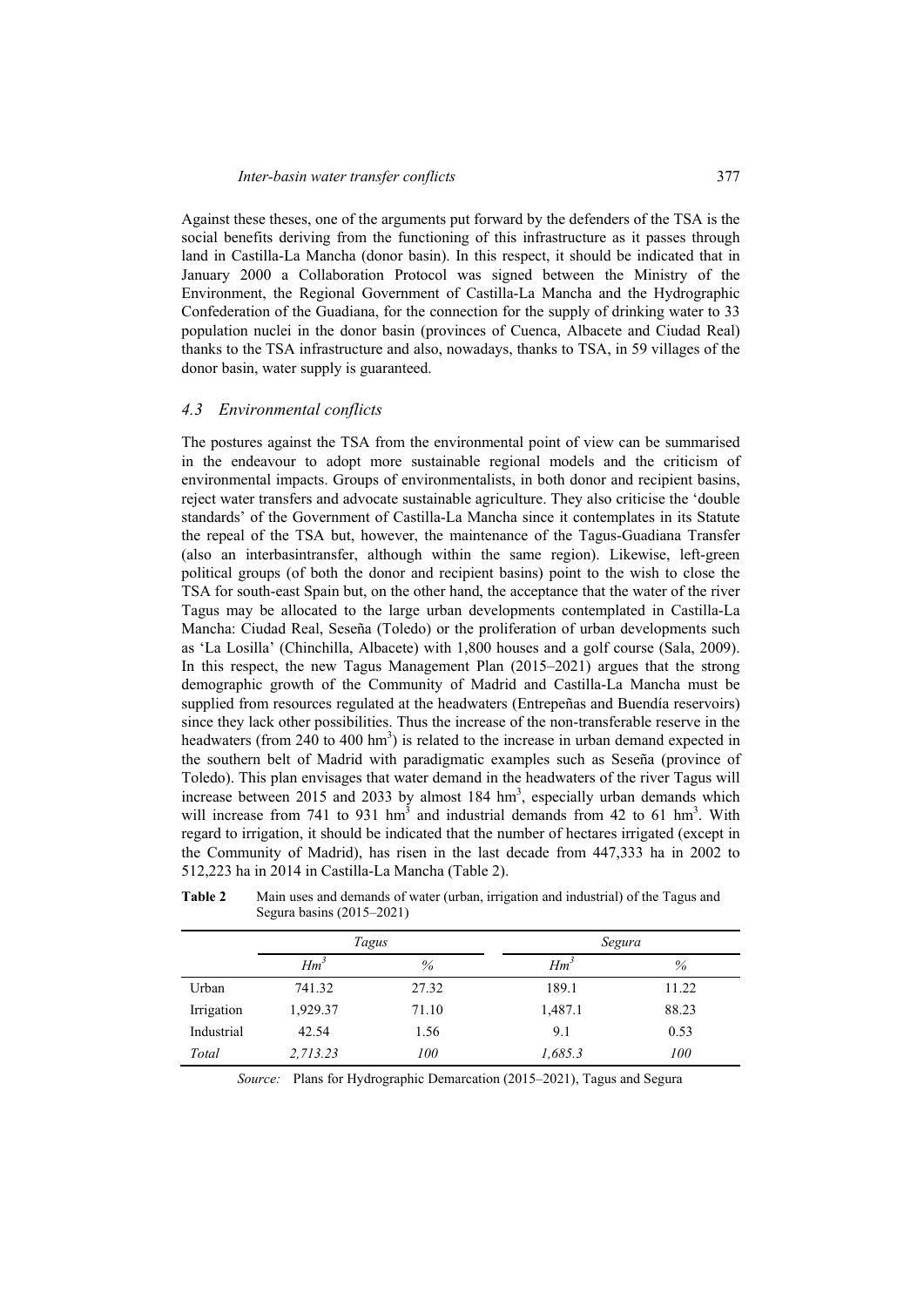The defenders of the TSA also state that this infrastructure has seen an increase in its area of influence with the so-called environmental demands. This has been reflected thanks to the allocations contemplated in the Law 13/87, for the diversion of volumes of water from the upper basin of the Tagus via the TSA destined for the National Park of the *Tablas de Daimiel* (Castilla La-Mancha), owing to the descent of the water table as a result of the overexploitation of the aquifers that feed them due to the opening of wells for irrigation, which allowed the transfer to this wetland of up to 60  $\text{hm}^3$  every three years, while not exceeding 30 hm<sup>3</sup>/year. Since 1987, a total of 256 hm<sup>3</sup> has been diverted for environmental use in aid of this National Park. Furthermore, the irrigators of the south-east of Spain argue that the water transferred is only the surplus in the Tagus basin, that is, the water that is left over after attending to all the priority demand, including environmental, in the donor basin.

The environmentalists groups and the main users of the TSA in the recipient basin (SCRATS for irrigation and MCT for urban uses) affirm, likewise, that the cancellation of this infrastructure would imply a breach of the regulations of the WFD, both owing to the deterioration of the water bodies as its volume and quality are reduced, and since it would affect the ecosystems that depend on them in the recipient basin. The reduction in the flow of water in the rivers would be caused by the loss of external contributions in the flow circulating in stretches of rivers with transfer water. And, to a lesser extent, by the loss of irrigation run-off from the areas irrigated with water from the Tagus that surround the watercourses (Vicente and Richard, 2009).

Furthermore, the closure of the TSA would imply a greater over exploitation of the groundwater in the south-east of Spain, causing an impoverishment of the ecosystems as their biodiversity is reduced and they lose their capacity for regeneration. Moreover, this intensive exploitation of the aquifers has led in many cases to the salinisation of the groundwater owing to the recirculation of irrigation waters or the intrusion of seawater. This is the case, for example, of the aquifers of Campo de Cartagena (Murcia), which in the 1970s pumped up to 120  $\text{hm}^3/\text{year}$ , whilst, thanks to the TSA, the extractions have been reduced by up to 50% (Martínez and Senent, 2007). They likewise affirm that the water from the river Tagus has an indirect impact on the management of salts in the ground, since the salinity of this water is lower than the levels in the water applied to the fields originating in the aquifers and river, which enables a mitigation of the salinisation process in the ground of these lands (Vicente and Richard, 2009). Besides, if the TSA will replace by desalination,  $CO<sub>2</sub>$  emissions will increase in the recipient basin due to an increase in the production capacity of this non-conventional resource  $(4.50 \text{ kWh/m}^3 \text{ in}$ comparison with  $1.11 \text{ kWh/m}^3$  of the TSA) (Morote et al., 2017b).

#### *4.4 Economical conflicts*

The TSA has had considerable economic consequences in the donor basin of the Tagus. Initially, the villages around the Entrepeñas and Buendía reservoirs were the first to suffer the impacts of the loss of their fertile fields as a consequence of the construction of these reservoirs in the middle of the last century, at a time when agriculture was the principal means of making a living. Subsequently, these villages developed an economy based on tourism and the leisure use of the reservoirs, around what was known at the time as the 'Sea of Castilla', but these new resources have been affected by the fluctuation of the flows, linked to droughts and the transfer of volumes to the south-east of Spain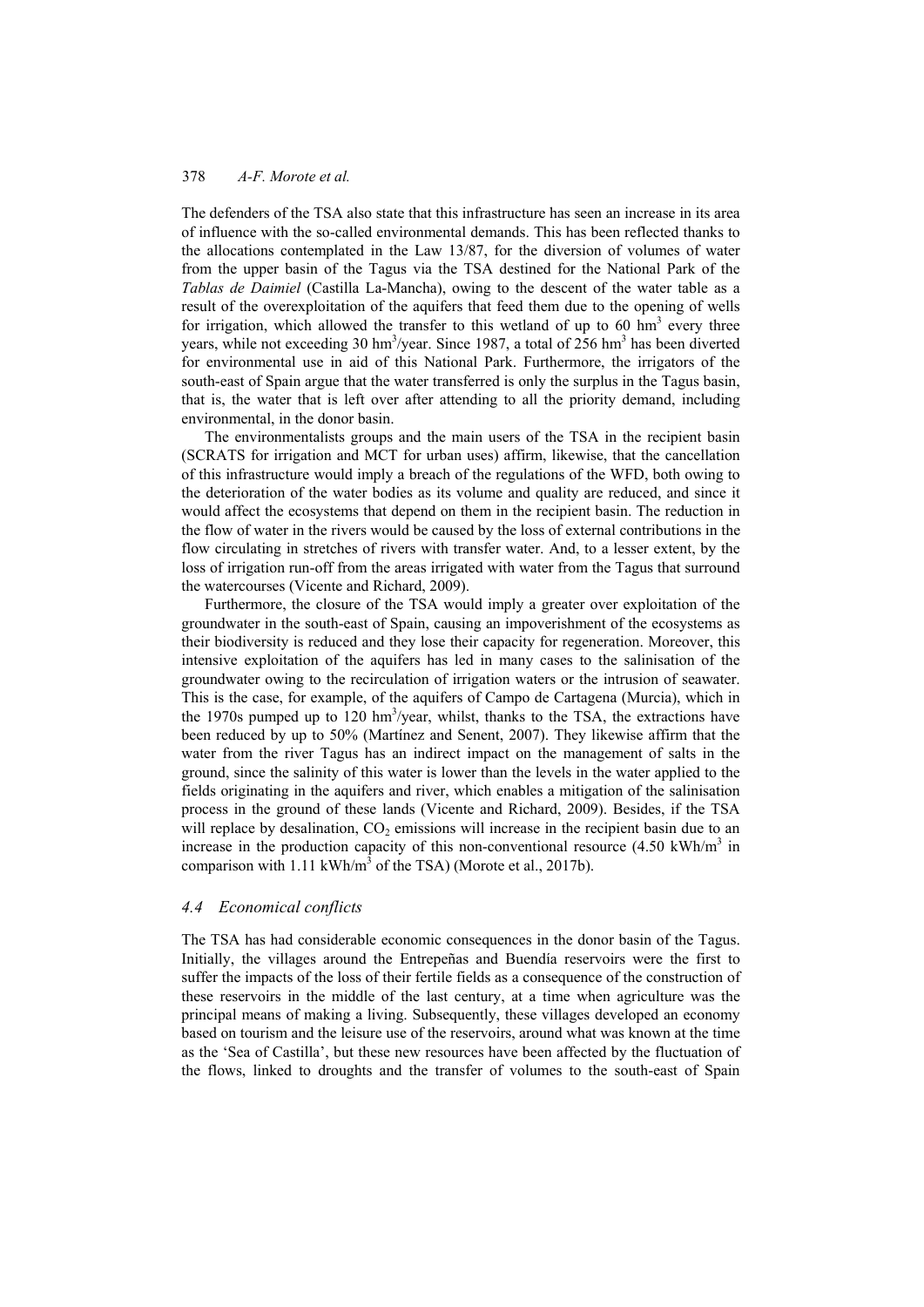(Hernández-Mora, 2013). In this respect, in 1980, the resources available in the headwaters had decreased by approximately 47.5% (Estevan et al., 2007).

Another of the arguments against the TSA is that the water transfers should be replaced in favour of the commissioning of the desalination plants built on the south-east coast of Spain (an installed capacity of  $350 \text{ hm}^3/\text{year}$  in the Segura basin) during the last decade, which are practically unused (Swyngedouw and Williams, 2016), and that the production of water should be subsidised at a cost equal to the water of the TSA (0.09  $\epsilon/m^3$ ). However, it should be borne in mind that these affirmations do not take into account the sharp increase in energy costs involved in pumping the water inland from the coast, as well as the increase in  $CO<sub>2</sub>$  pollution since the production of desalinated water multiplies by four the energy consumption of the TSA  $(4.50 \text{ kWh/m}^3 \text{ vs. } 1.11 \text{ kWh/m}^3)$ . In relationship with the use of desalinated water, the defenders of the TSA argue that this does not constitute an alternative to the TSA (maximum of 600 hm<sup>3</sup> annual transfer) at least for irrigation, and that it should be considered a complementary resource, but never an ordinary source, owing to problems of water volume and, especially, the price that may oscillate between 0.60-1  $\epsilon/m^3$  depending on the plant and production).

The defenders of the TSA affirm, however, that this infrastructure has enabled the socio-economic development of the south-east of Spain (agricultural activity and supply for urban and tourism uses). In the recipient basin, the TSA, in years of normal rainfall, not only supplies approximately a third of the total resources of the Segura basin, but also currently benefits 147,276 ha of horticulture and fruit for export comprising 54,121 ha of vegetables, 61,316 ha of citrus fruits and, 1,603 ha of cultivation under plastic, owing to its higher output and economic and social impact. By regions, Murcia irrigates 85,397 ha with water from the Tagus, Alicante 58,878 ha and Almeria 3,000 ha. All of this has an annual repercussion on national gross domestic product (GDP) of about 2.364 billion euros, and supplies water to 80,000 irrigators, enabling 104,000 direct jobs (SCRATS, 2016). In this respect, of the 11.903 billion euros marketed in vegetable and fruit exports in Spain in 2015, 42% was marketed in the area benefiting from the TSA (4,999 billion euros). Especially significant is the case of the vegetables of this region, which represent 68% (3.286 billion euros) of the vegetables marketed in Spain (FEPEX, 2016). And furthermore, these water transfers guarantee supply to more than 2.5 million inhabitants in the recipient basin (provinces of Almeria, Alicante and Murcia), with a nearby area of influence of 20,000  $km^2$  that could increase in 1 million more due to the touristic uses in summer (San Martin, 2011).

Together with the arguments that the assignment of these resources would mortgage the future economic and social development of the donor region (Morales et al., 2005), one of the most controversial matters is the price of the water. This would be determined in Article 7 of the Law of 1971 (authorisation of water transfers from the headwaters of the Tagus to the Segura basin) which stated that 'the fee will include the amounts corresponding to the following concepts:

- a the costs of the building work
- b the fixed maintenance expenses
- c the variable working expenses.

The amounts collected for the concept of the cost of the building work (result of dividing the total cost of the work performed by the annual amount of water transferred) would be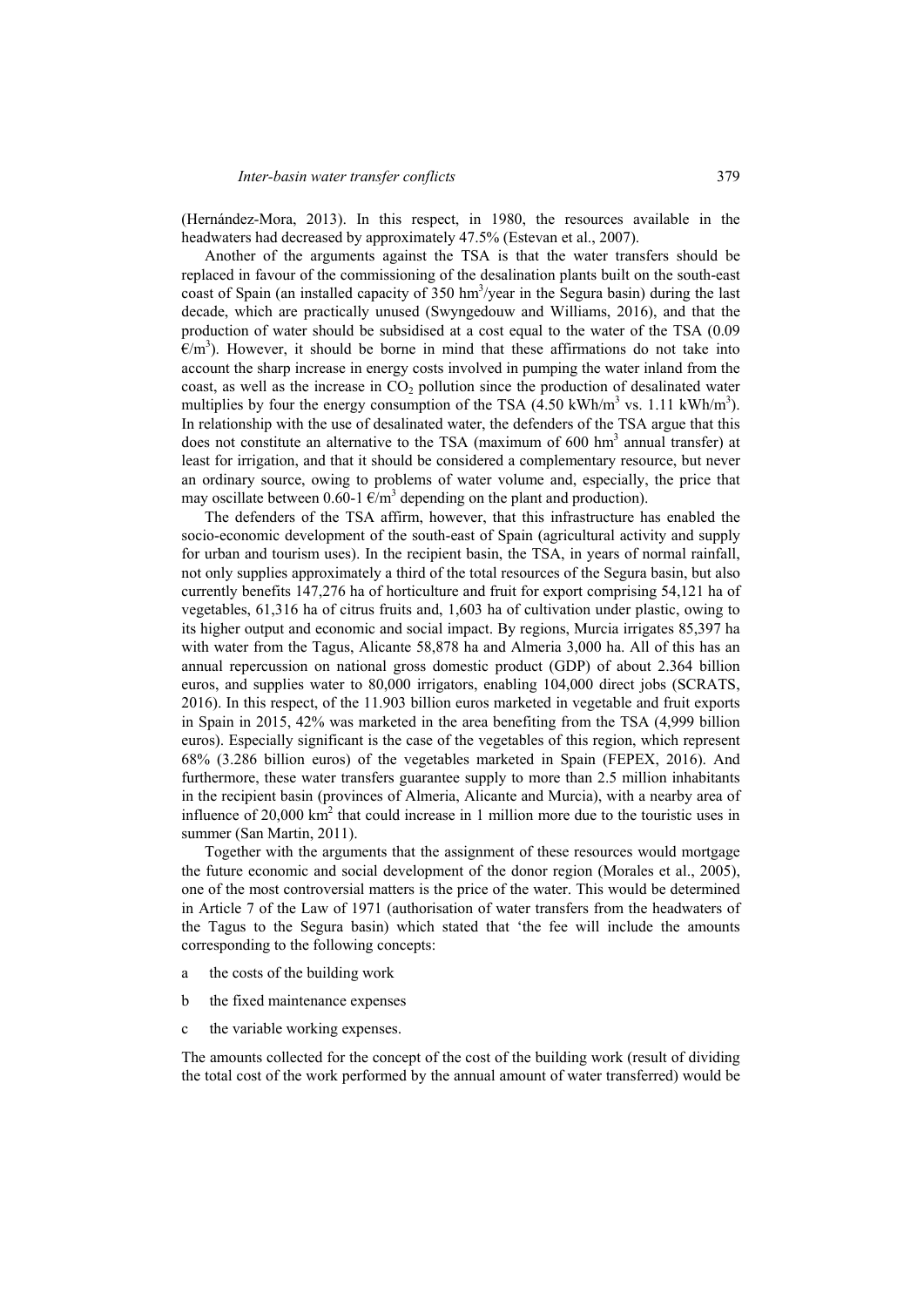allocated preferentially to the performance of hydraulic works in the Tagus basin, regardless of the amounts allocated in the General State Budgets for investments in the region' [Melgarejo, (2000), p.76].

Annuities paid by users of the TSA in the period 1979–2005 amounted to 1,059.4 million euros, distributing 313.6 million for amortisation of hydraulic work, 154 for the impact of fixed costs and 591.8 for variable costs. All this, makes an average of about 41 million euros per year (1979–2017). However, if episodes of drought had not been taken into account, it would have amounted to 55 million euros (González-Escolano, 2009). The transfers, in current value, made to the donor autonomous communities amount to 412,558 million euros, 183,36 million euros being distributed to Castilla-La Mancha (44%), 137,52 to the Community of Madrid (33%) and 91.68 for Extremadura (22%) (SCRATS, 2016).

However, the defenders of the TSA affirm that the users of the transfer pay 100% of the costs of the water they receive according to the cost recovery principle and to date they have compensated the autonomous communities of the Tagus Basin. Furthermore, they argue that in the donor basin these economic resources should have been used as a priority to attend to the water infrastructure needs in the riparian villages of the Entrepeñas and Buendía reservoirs (Melgarejo and Martínez, 2009). In this respect, they have warned on several occasions that the existence of this regional compensation should be explained more appropriately in the budgets and investments made in the beneficiary autonomous communities, to ensure that the inhabitants of the donor basin are aware of it.

In relationship with the price of the water, one of the recommendations proposed by the detractors of the TSA in the complaints to the European Parliament (February 2016) is that the users of the TSA did not pay the full price of the water and that this should be charged at its full cost and not at the current fees since, according to them, the fees are heavily subsidised. Currently, the cost of the transferred water is  $0.09 \text{ } \epsilon/\text{m}^3$ , 40% less in real costs than when the transfer began (0.15  $\epsilon/m^3$ ) and 50% less than the price paid for that water on the so-called 'water market' between the basins during the drought of  $2005 - 2008$  (0.18  $\epsilon/m^3$ ).

### **5 Discussion**

One of the main problems of the water management in Spain is that the autonomous communities have taken a leading role, frequently forgetting that the legal basis for the transfers lies in the state ownership of the public hydraulic domain. This is due, partly, to the lack of decisiveness of the Spanish State when promoting decisions regarding the use and destination of water in Spain (an asset of public interest) and to solve the problems generated by its scarcity (Morote et al., 2017b). In this respect, an essential feature in the development of Spanish water policy during the second half of the 20th century has been the rapid commitment to a supply policy (irrigators, suppliers, hydroelectric power stations and construction companies). These parties have different interests that condition the adaptation of a water policy in line with the new social demands and the requirements of the WFD. For this purpose, it is necessary to design institutional mechanisms that can be combined in the long and short term without compromising the adaptation to the new realities and changes of decision. Therefore, as stated by Hernández-Mora et al. (2014), participation should be a key element in decision-making, yet it has little effect because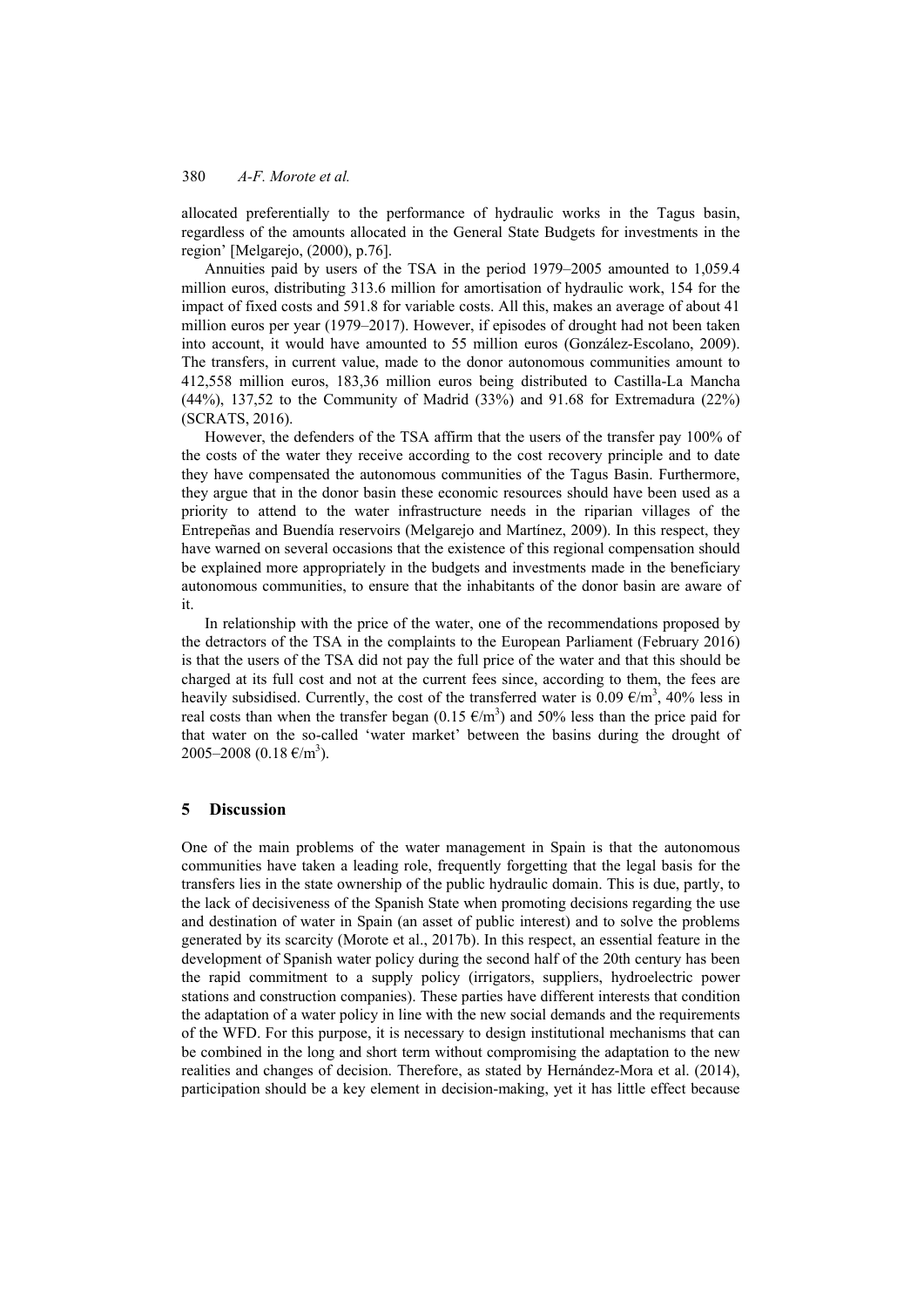people do not understand each other, where changes are necessary in mindsets and power structures and there is a need for national interests to converge with management perspectives that defend regional interests. In this line, Morales et al. (2005) affirm that the maintenance of these infrastructures will depend on their acceptance by Spanish society provided that this redounds to a benefit for all the autonomous communities, over and above the local interests of the different areas.

The realisation of transfers of the TSA has generated diverse and continuous controversies between the donor and recipient basins (Table 3). These postures in favour and against were aggravated by the fact of the success of the different factors

- 1 Approval of new management rules (currently the limit for water transfer is set at 400  $\text{hm}^3$  in Entrepeñas and Buendia reservoirs, when before was 240  $\text{hm}^3$ .
- 2 The effects of climate change (reduction in the water quantities by 7%) (Tagus Hidrological Plan, 2015–2021) and a greater recurrence and intensity of drought episodes as the currently episode 2015–2018 that has drastically reduced available water resources and has accentuated tensions over usage rights.
- 3 The implementation of new hydraulic policies associated with the construction of desalination plants in the recipient basin that increases the available water resources and allow to replace water transfers.
- 4 Increase of the water demand in the donor basin (2015–2033) according to the Tagus Hydrological Plan  $(184 \text{ hm}^3)$ .

The amendment of the management rules of the TSA is more conservative, just and adapted to the new needs and realities of the donor basin than the previous ones. It has determined a considerable increase in the no-transfer threshold in the headwater of the river Tagus (Entrepeñas and Buendía reservoirs) that also affects rules that determine the emergency and alert levels. Thus, its functioning capacity has been limited in comparison with previous requirements. This is due to several reasons. First, as the new thresholds increased by  $160 \text{ hm}^3$  in both the reserve stored in the Entrepeñas-Buendía system (which rises to  $400 \text{ hm}^3$ ) and in the monthly curve of levels that serves to dictate exceptional hydrological conditions (Royal Decree 2530/1985).

With the new management rules, the reserves in the headwater reservoirs of the Tagus will frequently be below the no-transfer threshold  $(400 \text{ hm}^3)$  (Figure 3). As a consequence, periods of drought would result in situations where no water would be available for the Segura basin as other resources would be needed to guarantee agricultural and urban supply. This is the currently case with the closure of the TSA between May of 2017 and April 2018. This situation never had been before (temporal closure of the TSA). However, with the rain of the winter and spring, the volume stored reached in the first week of April (2018) a total of 472  $\text{hm}^3$ , so that, according to the present management rules, water could be transferred. The Ministry of Agriculture, based on a report drafted by the technician, decided on April 4th, approved a transfer of 60 hm<sup>3</sup> from April to June. This measure was applauded from the recipient basin and rejected by the donor. For this last one basin, opposites to the transfer want increase the level of no transfer. For example, is the case of the Government of Castilla-La Mancha that would increase this level until  $600 \text{ hm}^3$  (Diario Información, 2018). All in all, the memorandum is a solution that has allowed guaranteeing more rights at the headwater, but it is not a definitive solution because it does not consider other factors that have affected the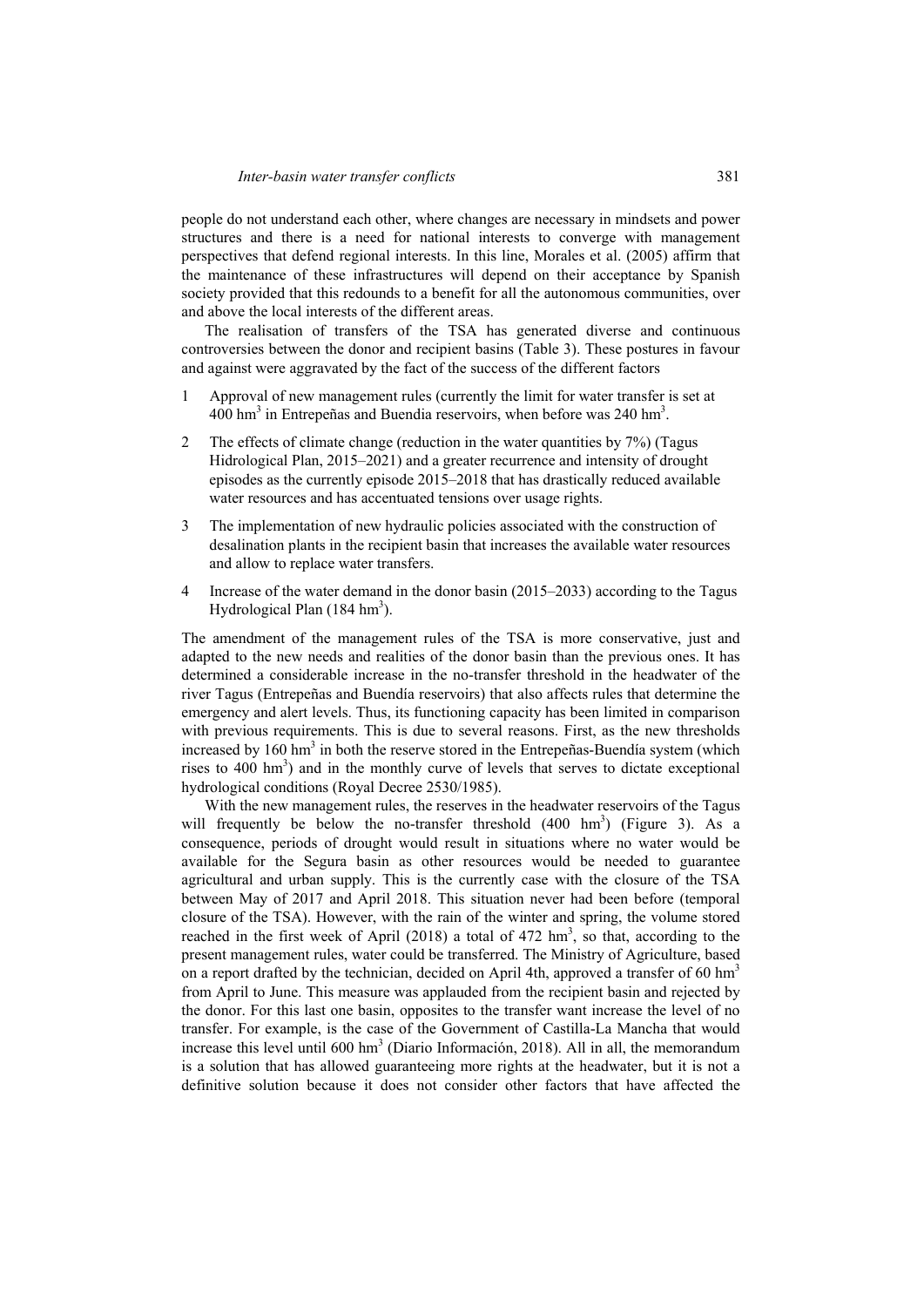availability of resources in the recipient basin, the management of demand in both basins, etc. The memorandum is a 'patch' solution that has not solved the problem and the tensions between both basins continue.







In the light of these contexts of conflicts over access to water resources, the need to plan current and future water uses has been illustrated by various authors (Gössling et al., 2012). This need is accentuated if the present situation is added to the climate change scenario. In the last three decades a reduction of water resources was recorded in all Spanish river-basin districts. Comparing data on annual supply between 1996–2005 in relation to the mean values of the 1940–1995 period, this reduction amounts to 14.3% for the country as a whole, with higher values for this reduction (above 20%) corresponding to the water basins located in the southern half of the Iberian Peninsula and on the Mediterranean coast. For the two river basins that make up the Tagus-Segura system, the reduction was  $14.4\%$  (Tagus, from 10,533 to 9,012 hm<sup>3</sup>/year) and 38.2% (Segura, from  $817$  to 505 hm<sup>3</sup>/year), the latter district having suffered the largest reduction of all the Spanish river basins (Martín and González, 2015). If the predictions for a reduction and irregularity of precipitations forecast in the climate modelling for the Mediterranean basin (IPCC, 2014) are accurate, the tensions over water use may increase. In this respect, a reduction in precipitation and available water resources of 5% has been estimated in the Segura basin in the medium term whilst in the Tagus basin this reduction has been estimated at 7%. Morote et al. (2017b) argue that if these new rules had been functioning since 1979, in theory, the TSA it should had been cancelled on several occasions (1983– 1984, 1992–1993, 1995–1996, 2005–2007, 2008–2009 and 2015–2018) due to drought conditions. They concluded that the function of the TSA is not so much conditioned by the effects of the reduction in precipitation  $(-7%)$ , as by the succession of drought episodes; the new, more conservative and fairer management regulations in favour of the donor basin; and by the increase of the water demand in the headwater of the Tagus.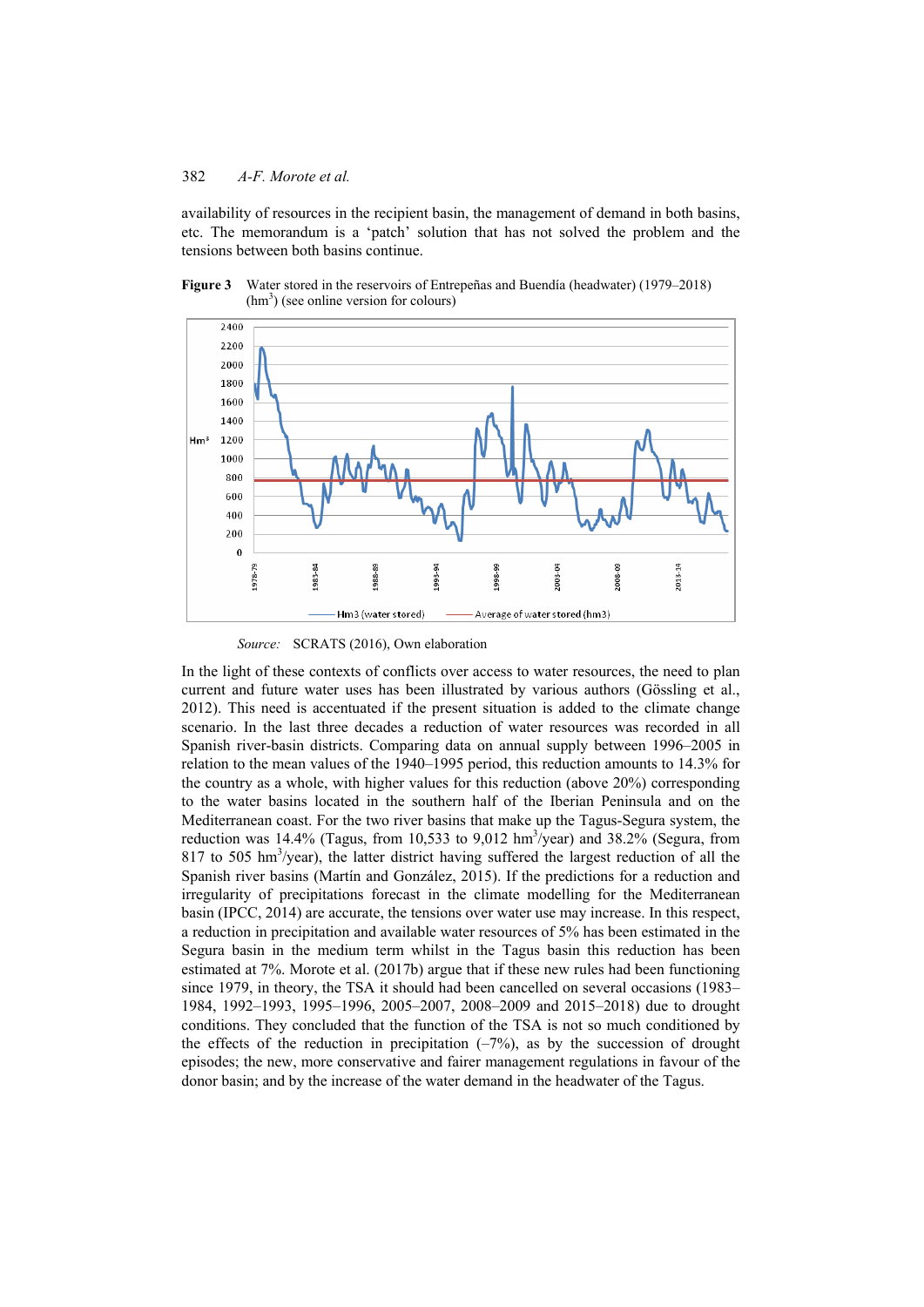| Against for the TSA                                                                                                                                                   | In favour of the TSA                                                                                                                                                                                                  |  |  |
|-----------------------------------------------------------------------------------------------------------------------------------------------------------------------|-----------------------------------------------------------------------------------------------------------------------------------------------------------------------------------------------------------------------|--|--|
| Political                                                                                                                                                             | Political                                                                                                                                                                                                             |  |  |
| • The TSA is an infrastructure that<br>has reduced the volumes stored in<br>the headwater reservoirs<br>(Entrepeñas and Buendía)                                      | • The TSA is the main infrastructure that has<br>guaranteed the socio-economic development of<br>the south-eastern Spain (tourism and<br>agriculture)                                                                 |  |  |
| • Replacement of the TSA by<br>desalination                                                                                                                           |                                                                                                                                                                                                                       |  |  |
| Social                                                                                                                                                                | Social                                                                                                                                                                                                                |  |  |
| • Perception in the society that 'there<br>are no water'                                                                                                              | • Thanks to TSA, water is supplied to 59 villages<br>of Castilla-La Mancha (donor basin)                                                                                                                              |  |  |
| • Restoration of the heritage, cultural,<br>emotional, aesthetic and playful<br>value of the Tagus River                                                              | • In the headwater of the Tagus it want to close<br>the TSA by the assertion that 'there is no water'<br>but nevertheless it have increased in headwater<br>the demands of water for urban and agricultural<br>uses   |  |  |
| • According to the Ministry of Public<br>Administration of Castilla-La<br>Mancha, 65% of Castilian-La<br>Mancha people are against the TSA                            | • The TSA water transfers occur whenever there<br>is surplus guaranteeing the first supply for the<br>transferor basin                                                                                                |  |  |
| Environmental                                                                                                                                                         | Environmental                                                                                                                                                                                                         |  |  |
| • Adopt more sustainable regional<br>models                                                                                                                           | • Thanks to the TSA water is supplied to the<br>National Park of the Tables de Daimiel (donor<br>basin)                                                                                                               |  |  |
| • Reduction of ecological flows                                                                                                                                       | • The TSA has allowed the reduction of                                                                                                                                                                                |  |  |
| • Water transfers are rejected and<br>sustainable agriculture is advocated                                                                                            | overexploitation of aquifers in the southeast of<br>Spain (recipient basin)                                                                                                                                           |  |  |
| • Closure of the TSA for compliance<br>with the WFD                                                                                                                   |                                                                                                                                                                                                                       |  |  |
| Economical                                                                                                                                                            | Economical                                                                                                                                                                                                            |  |  |
| • The economy of the villages around<br>the reservoirs is supported by<br>tourism (leisure and nautical sports)                                                       | • In the headwater, the necessary investments in<br>supply have not been made with the economic<br>benefits of the TSA compensation rates                                                                             |  |  |
| • The TSA replacement is defended<br>by desalinated water in the recipient<br>basin (but with subsidised water<br>due to its high cost -0.60-1 $\in$ m <sup>3</sup> ) | • High economic and energy cost of the<br>production of desalinated water that its makes<br>unviable the replacement by the TSA                                                                                       |  |  |
| • The water price of the TSA is cheap<br>$(0.09 \text{ E/m}^3)$                                                                                                       | • 42% marketed in vegetable and fruit exports in<br>Spain is marketed in the area benefiting from<br>the TSA (4,999 billion euros).                                                                                   |  |  |
|                                                                                                                                                                       | • TSA guarantee supply to more than 2.5 million<br>inhabitants in the recipient basin (provinces of<br>Almeria, Alicante and Murcia, that could<br>increase in 1 million more due to the touristic<br>uses in summer. |  |  |

### **Table 3** Postures for and against of the TSA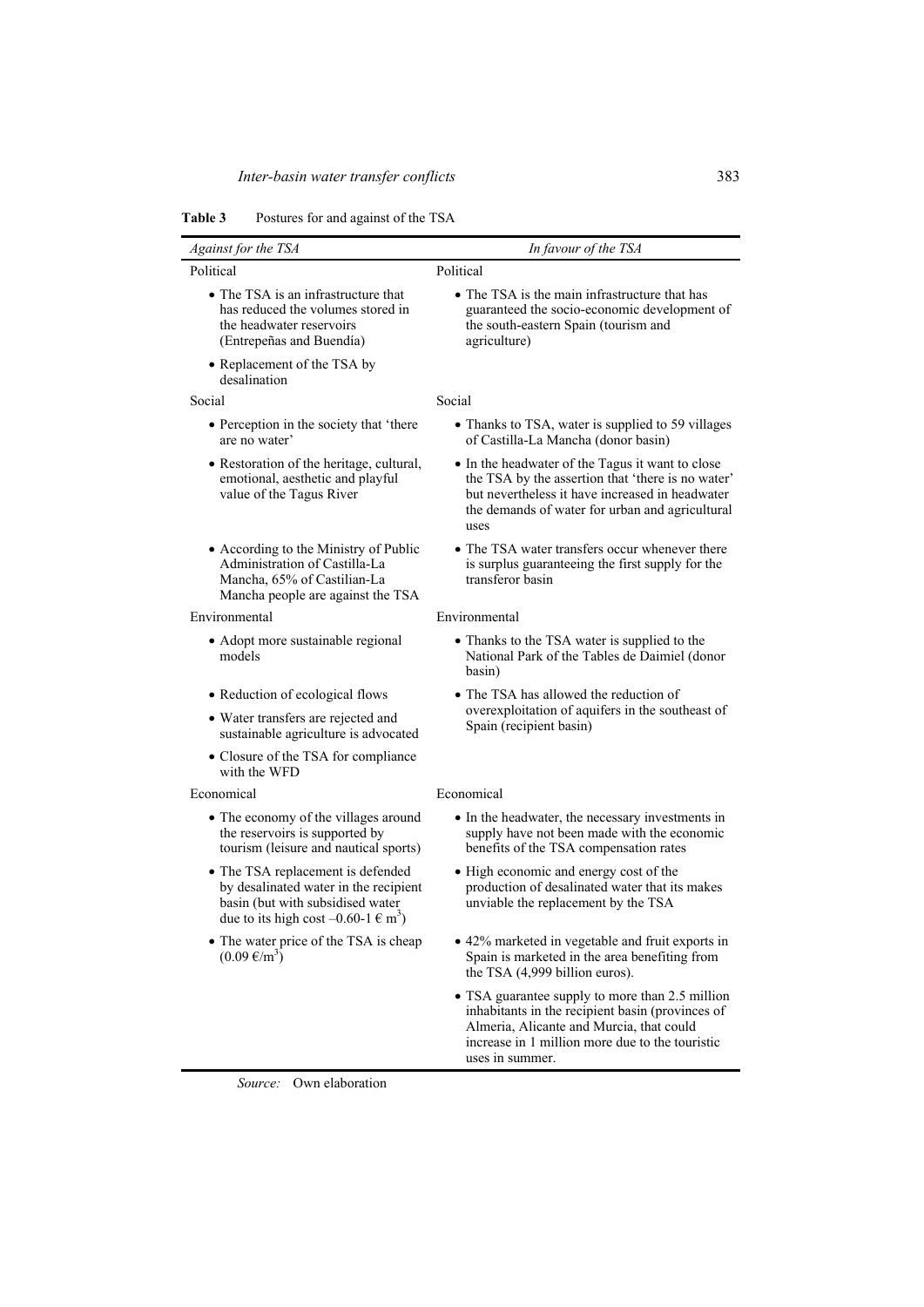The headwaters of the Tagus share with the Segura similarity in the precipitation regime and in the atmospheric causes of the episodes of drought, and this determines that in periods of drought the tensions increase. These situations are explained by a climatic factor (drought), but also by the increase in demand owing to the failure to implement correct water management based on climate. Thus, in the Tagus Basin Plan (2015–2021), the demands on the headwaters have intensified to supply the urban developments of Madrid and the banks of the river Tagus  $(184 \text{ hm}^3/\text{year})$  (the most exposed and vulnerable to drought situations), which has 45% of the water available in the whole district to satisfy 85% of consumption. For the Segura basin, where a deficit is recognised of 400 hm<sup>3</sup>/year, there are demands for self-sufficiency of resources that would be made possible by the A.G.U.A. Programme (2004) which has favoured large scale desalination (March et al., 2014; Swyngedouw and Williams, 2016), although a fierce debate has also been generated on the Spanish Mediterranean coast regarding the viability of the functioning of the desalination plants (Morote et al., 2017a) as has occurred in other regions such as California (Stokes and Horvath, 2006).

In the recipient basin, the total production capacity of the seven main desalination plants amounts to  $350 \text{ hm}^3$ / year, although this volume has never been produced due to the high price of water as a result of high energy consumption. This high price determines that agricultural uses cannot afford it (Morote et al., 2017a). For example, according to the irrigators of the SCRATS, they cannot pay more than  $0.30 \text{ }\epsilon/\text{m}^3$  for citrus (61,316 ha; the 41% of the irrigation surface in the recipient basin). Also, it is important to mention the problem of the Boron. Desalination produce water with 0.5 mg/l of Boron, however, citrus can not hold more than this limit. However, in words of Swyngedouw and Williams (2016), desalination looks set to become the great solution, although at the moment it is economically more expensive and unfeasible for agricultural use unless a political price is applied. Furthermore, according to the detractors of the TSA in the donor basin, the desalination plants built on the Mediterranean coast should produce subsidised water (at a price equal to that of the TSA, at 0.09  $\epsilon/m^3$ ). At present this is an unfeasible solution, even though desalination is a strategic resource for circumstantial alleviation of the decrease of other resources (as has occurred with the river Taibilla, a tributary of the Segura) or with the TSA. It cannot be considered as a substitute resource in the long-term, owing to the price  $(0.09 \text{ }\epsilon/\text{m}^3)$  compared to  $(0.60 \text{ }\epsilon/\text{m}^3)$  and to energy consumption (1.11 kWh/m<sup>3</sup> compared to 4.50 kWh/m<sup>3</sup>) (Morote et al., 2017a).

All the same, according to Morote et al. (2017b), there would be the option of carrying out a scheduled closure of the current TSA infrastructure. This measure, also controversial, would require the agreement of the two basins (donor and recipient) and entail a series of water compensation measures for the users of the Segura basin. The transferred flows would be replaced by others of diverse origins (desalination) and compensation between 3,021 and 9,161 million euros would be paid if water is not guaranteed (Melgarejo et al., 2009). If the same socio-economic model in the recipient basin continues, there are the options of measures under the Common Agricultural Policy (CAP) ('greening') to improve the efficiency of agricultural use (in both basins), and a complete replacement of the TSA by desalination (increasing the current capacity of 350  $hm<sup>3</sup>/year$  to 540  $hm<sup>3</sup>/year$ ). This scenario (definitive closure of the TSA) would be complex to implement, and would require a massive effort by the authorities to educate the current users of the transferred water in order to change attitudes, behaviours and the socio-economic model developed over decades. However, fortunately, the donor basin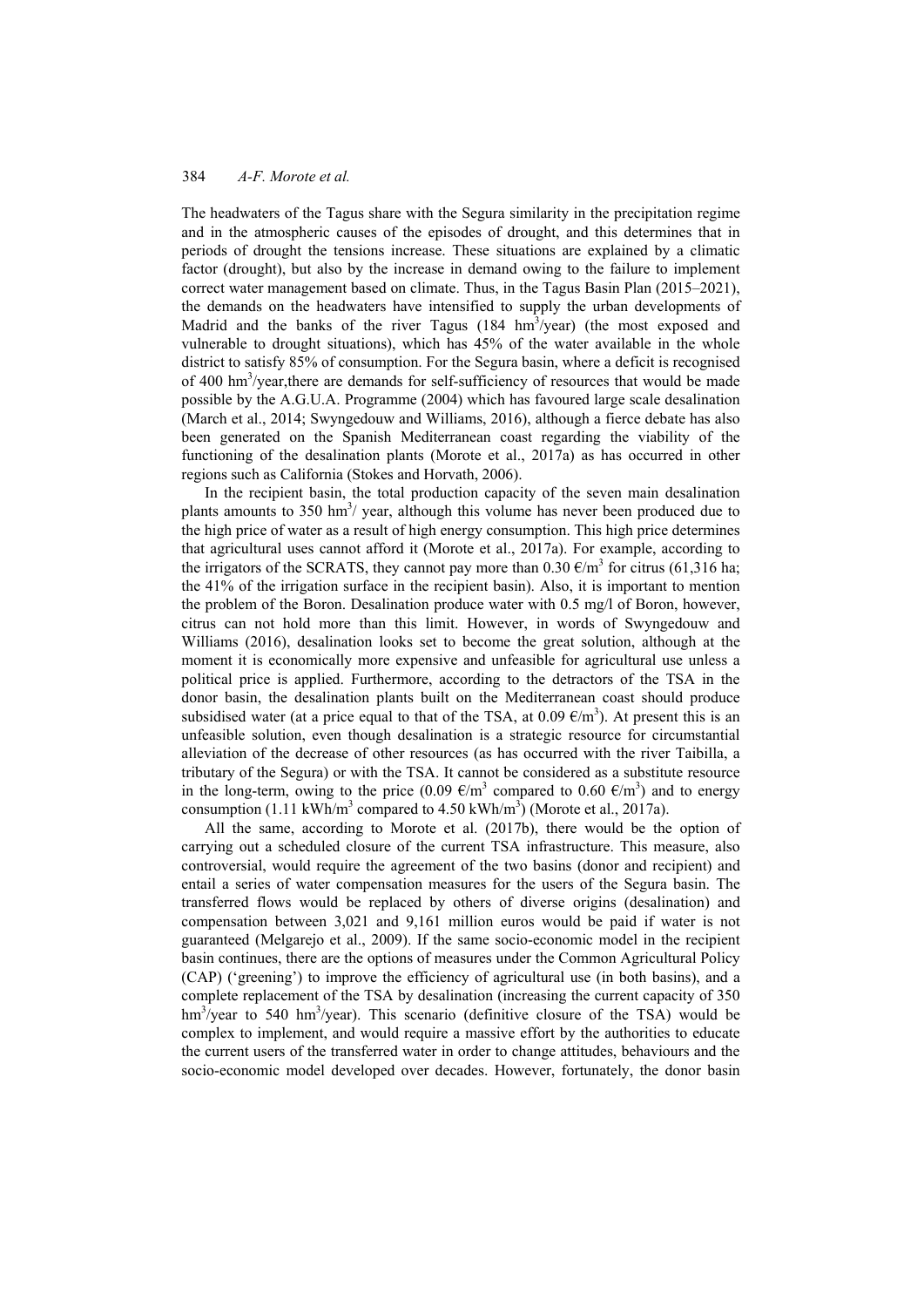will increase the environmental quality and quantity of the Tagus River due to the cancellation of the transfers to the south-east of Spain.

The TSA is an example from which to learn and compare with other international cases regarding the controversy between basins. In the Los Angeles Region, the City of Los Angeles (with a population reaching 4 million people) imports nearly 90% of its water from sources outside the city. However, climate change, population growth, competing demands, water-quality concerns, and environmental restoration projects have all had a large impact on the dependency of this city on future water importation. Of the five main water sources that supply this area (Los Angeles Aqueduct, Colorado River, California Aqueduct, local groundwater and reclaimed water) most will be impacted by climate change, water quality, energy and cost constraints (Ashoori et al., 2015). Equal consequences and the implications of climate change were argued by Schwarz (2015) in California in relation to water dependence under IBWT. Similar implications can be shown to exist in the study case (South-East of Spain). It is a semi-arid region with an important dependence of water transfers (60% of the water resources available from the TSA), an area with competing demands (tourist vs. irrigation uses) and controversy around desalination due its high costs. Restoration of the TSA will generate different ecological impacts in the recipient basin as the over-exploitation of aquifers increases and  $CO<sub>2</sub>$  emissions rise due to the increase in the production capacity of desalination in the Mediterranean in order to replace water transfers for the TSA.

#### **6 Conclusions**

In Spain, the functioning of the TSA has generated diverse and continuous controversies between the donor (Tagus) and recipient (Segura) basins. On the one side, those who oppose this transfer from the centre of the Iberian Peninsula accuse those in the south-east of appropriating 'their resources' without recipient anything in exchange and prejudicing the environment with the reduction of ecological flows and socio-economic development. On the other, the recipients mention the far-reaching socio-economic impact of the uses benefited by this water. Before the temporal closure of the TSA in May of 2017 due to the current drought, 60% of the productive wealth of the recipient basin of the TSA depended on the contribution of the waters from the river Tagus, owing to which these recipient areas should seek solidarity with the donors and never forget their dependence on them. During the last closure of the TSA, water supplies were replaced by the increase of the desalination production and the start of the work of desalination plants that were closed. However, as argued by Morote et al. (2017a), desalination and water-transfer schemes are not panaceas in themselves; rather, they should be considered in terms of technological parameters tailored to the circumstances of each geographical and socio-economic environment.

The TSA users are in a situation of vulnerability, but it is the consequence of having articulated an economic system around a water that there is not. The transfers spread the scarcity and generate political conflicts. To solve these issues hydrological policy must be more transparent, obey the law, change the mentality of confederations and involve the universities. Likewise, the adoption of demand management policies must become more relevant. Policies aimed at increasing the resources available to meet demands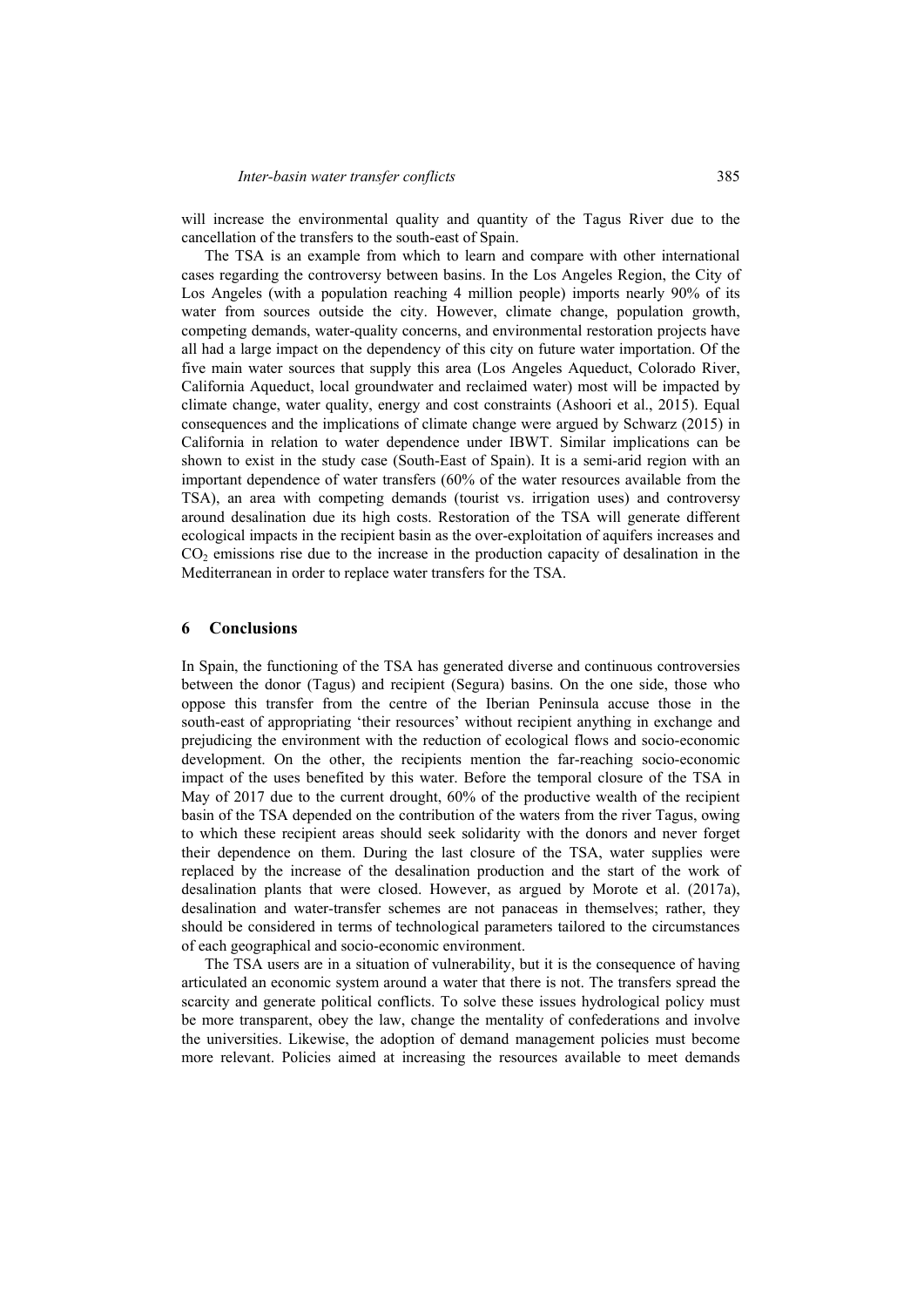generate a vicious cycle that does not solve existing problems, but rather prolongs and accentuates them over time.

The new rules on the exploitation of the TSA provide a very relevant example of water governance. It is a political pact that sets out to boost the water planning of the Tagus and of the river-basin districts of the Segura, providing legal security and institutional stability to the irrigation and supplies that currently depend on the infrastructure, while respecting in all cases the prevalence of the demands in the donor basin that logically take priority (Melgarejo et al., 2014). The memorandum is a solution that has not satisfied anyone (in favour or against). The memorandum is a 'patch' solution that has not solved the problem because the tensions between both basins continue.

Added to the uncertainty regarding future water resources in the framework of global warming due to the anthropogenic greenhouse effect which, in some regions of the world, such as Spain, may cause a reduction in precipitation and, therefore, a reduction in the water circulating in the rivers (Lobanova et al., 2016; Valdés-Abellán et al., 2017). All of this means that the future functioning of the TSA is uncertain since, on one hand, a reduction in water resources has been forecast together with an increase in demands in the headwater (184 hm<sup>3</sup>/year); thirdly, owing to the effects of the new management rules that increased the no-transfer level from 240  $\text{hm}^3$  to 400  $\text{hm}^3$ ; fourthly, there are desalination plants without demand in the recipient basin. The impact of these factors will be to condition the normal functioning of the TSA, and therefore, other resources have been assessed (such as desalination) as solutions to replace water transfers. Undoubtedly, it would be necessary to achieve greater efficiency in water use, both in the Tagus and Segura basins, and to increase the supply of non-conventional resources (desalination and treated reused water) at a price and quality acceptable to the various stakeholders. Furthermore, it is important to consider the necessity of improving the quality of the treated water, increase efficient management of the water demand and supply, subsidise the desalinated water in the recipient basin, and establish a national water-tariff system that allows the incorporation of the resources provided by the desalination of sea water (Morote et al., 2017b).

In conclusion, from the analysis of the political, social, environmental and economic controversy generated around the TSA it is appropriate to point out that, since its construction in 1979 this infrastructure has been accompanied by conflicts and interests often based on falsities or half-truths, both by the defenders and detractors of this infrastructure. The solution lies in a greater integration of all the available water resources of diverse origin (water from currently transfers, desalination, groundwater, surface water, treated reused, etc.), always with appropriate studies of water management resources, achieving 'water solidarity' between all the players involved and not 'politicising' a resource of vital importance in a country where the largest socio-economic developments are located where water is most scarce. However, politicisation can unearth fundamental tensions which may be in or outside the water domain, and provoke a debate on what is the common good and how scarce values should be allocated (Heywood, 2002).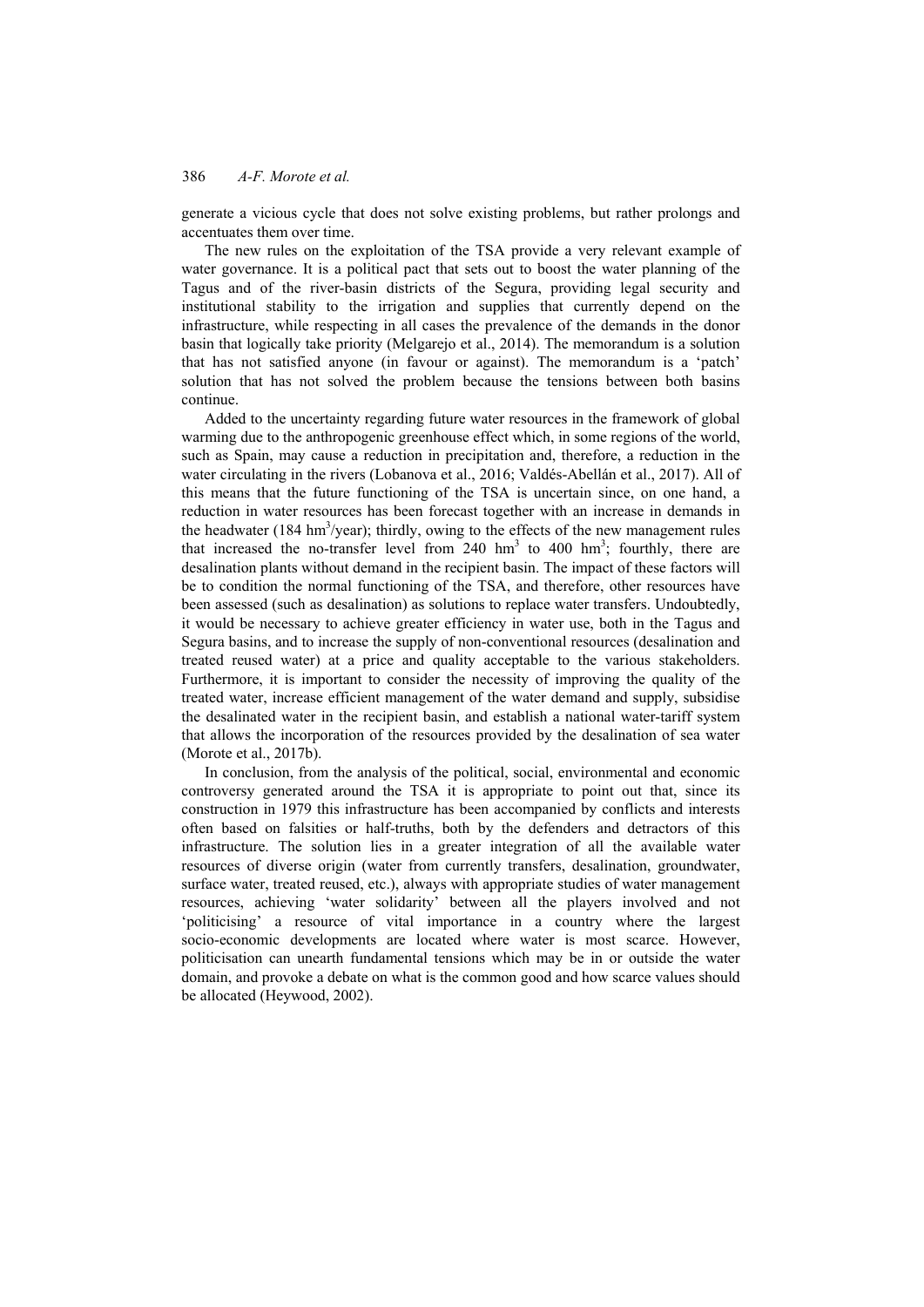#### **Acknowledgements**

The results presented in this research are part of the research project 'Uses and management of non-conventional water resources on the coast of Valencia and Murcia as an adaptation strategy to drought' funded by the Spanish MINECO under grant number CSO2015-65182-C2-2-P.

### **References**

- Ashoori, N., Dzombak, D.A. and Small, M.J. (2015) 'Sustainability review of water-supply options in the Los Angeles Region', *Water Resour. Plan. Manag.*, Vol. 141, No. 12, p.A4015005, https://doi.org/10.1061/(ASCE)WR.1943-5452.0000541.
- Baeza, D. (2013) 'Estado ecológico de los ríos que forman la red hidrográfica del territorio español de la Demarcación del Tajo', *El Tajo. Historia de un río ignorado*, Fundación Nueva Cultura del Agua, pp.89–128.
- CMM (2018) *Regantes del Levante reivindican en Madrid más agua*, 07 March [online] http://www.cmmedia.es/noticias/castilla-la-mancha/regantes-del-levante-reivindican-enmadrid-mas-agua/ (accessed 03 April 2018).
- Del Moral, L. and Silva Pérez, R. (2006) 'Grandes zonas regables y reparto del agua en España. El caso de la cuenca del Guadalquivir', *Mélanges de la Casa de Velázquez, Monographicissue: Partage de l'eau en Espagne, au Portugal et auMaroc*, Vol. 36, No. 2, pp.125–148.
- Del Moral, L., Martínez-Fernández, J. and Hernández-Mora, N. (2017) 'Ongoing dialogues with Erik Swyngedouw about desalination in Spain', *Water International*, Vol. 42, No. 3, pp.333–338.
- Diario Información (2018) *El Consell solo aceptaráunalínearoja de 400 hm3en el trasvase Tajo-Segura* in Benito, F.J., 25 September [online] https://www.diarioinformacion.com/ alicante/2018/09/26/consell-aceptara-linea-roja-400/2066988.html (accessed 08 October 2018).
- Estevan, A., La Calle, A. and Naredo, J.M. (2007) *Las series hidrológicas en la instrucción de Planificación Hidrológica* [online] http://www.unizar.es/fnca/docu/docu172.pdf (accessed 15 April 2018).
- European Parliament (2016) *Proyecto de Informe de Misión y de Recomendaciones, a raíz de la visita de inspección realizada en España*, del 8 al 10 de febrero de 2016, Comisión de Peticiones.
- Federación Española de Asociaciones de Productores Exportadores de Frutas y Hortalizas (FEPEX) (2016) *Datos del Sector* [online] http://www.fepex.es/datos-del-sector/exportacionimportacion-espa%C3%B1ola-frutas-hortalizas (accessed 01 April 2017).
- Ferreira, M.T. (2013) 'Calidad ecológica en la Demarcación Hidrográfica del Tajo: Una perspectiva integrada', *El Tajo. Historia de un río ignorado*, Fundación Nueva Cultura del Agua, pp.145–171.
- Fundación Nueva Cultura del Agua (FNCA) (2016) 'A vueltas con el trasvase Tajo-Segura', *Núria Hernández-Mora* [online] http://www.fnca.eu/73-boletin/titulos/567-a-vueltas-con-el-trasvasetajo-segura (accessed 10 April 2017).
- Gallego Bernad, M.S. (2013) 'El abastecimiento de Madrid y el trasvase Tajo-Segura en la planificación y gestión de la Demarcación Hidrográfica del Tajo', *El Tajo. Historia de un río ignorado*, Fundación Nueva Cultura del Agua, pp.35–88.
- Ghassemi, F. and White, I. (2007) *Inter-Basin Water Transfer: Case studies from Australia, United States, Canada, China and India*, Cambridge University Press, New York.
- Gil, A. and Morales, A. (1995) *Planificación Hidráulica en España*, Fundación Caja del Mediterráneo, Murcia.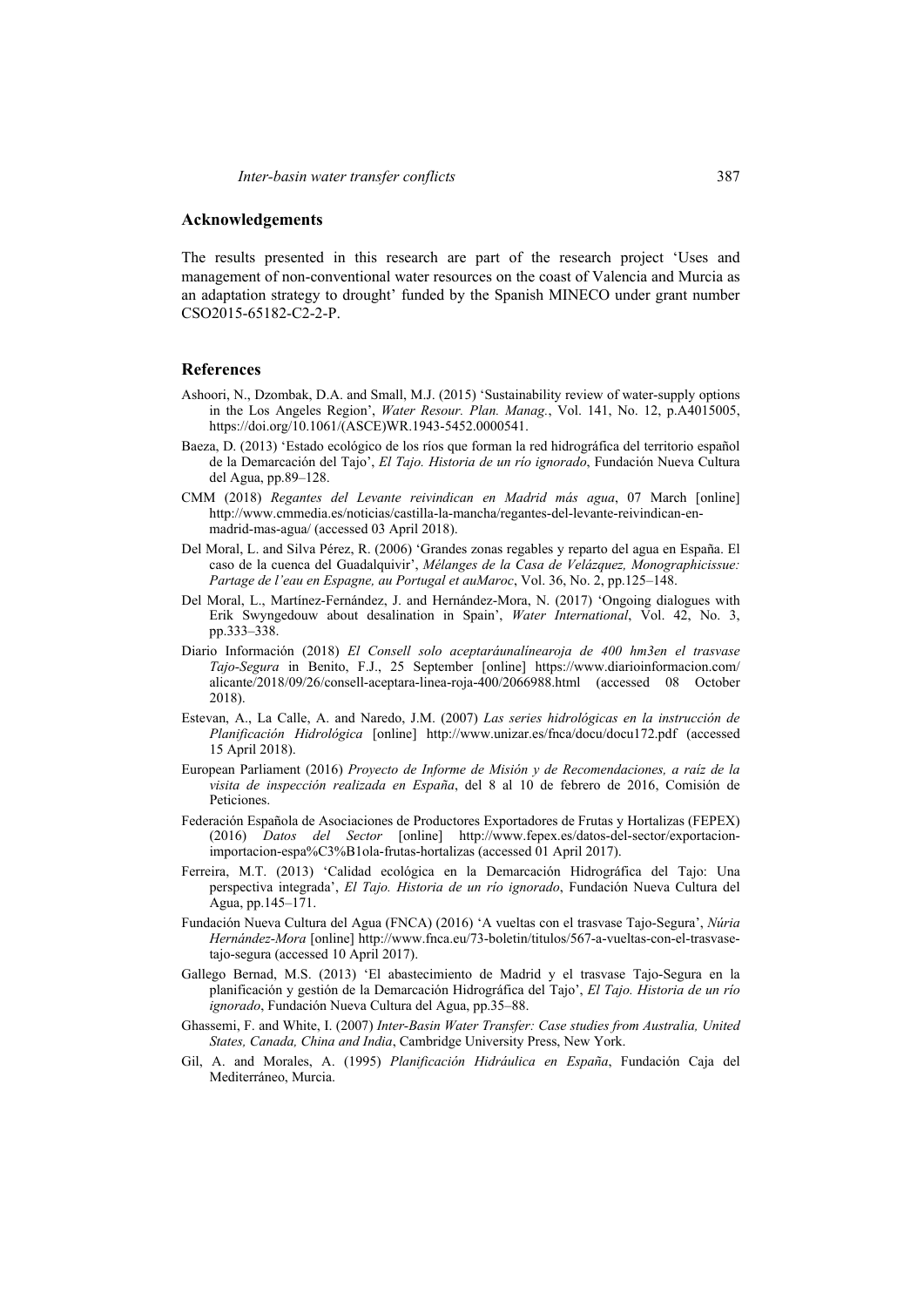- Gil, E., Bernabé, M.B. and Gómez, J.M. (2017) 'Las políticas de trasvases de agua y desalación en España, sus repercusiones en la ordenación del territorio del Sureste', *XXV Congreso de la AGE. 50 Años de congresos de Geografía*, Madrid, pp.2480–2489.
- Gil, E., Martínez, R. and Gómez, J.Mª. (2018) 'El trasvase Tajo Segura en España (1978-2018). Continuidad y futuro', *Revista Tecnolgia y Ciencias del Agua Tyca*, México.
- Gómez, J.Mª. (Coord.) (2017) *El trasvase Tajo-Segura. Propuestas para su continuidad y futuro*, Editorial Académica Española, Saarbrüchen (Alemania).
- González-Escolano, E. (2009) 'Análisis económico de las tarifas de conducción de aguas en el Acueducto Tajo-Segura', in Melgarejo Moreno, J. (Dirc.): *El Trasvase Tajo-Segura: repercusiones económicas, sociales y ambientales en la cuenca del Segura*, pp.197–269, Caja de Ahorros del Mediterráneo, University of Alicante, Alicante, Spain.
- Gorostiza, S., March, H. and Saurí, D. (2017) 'Flows from beyond the Pyrenees. The Rhône River and Catalonia's search for water independence', *Political Geography*, Vol. 60, pp.132–142.
- Gössling, S., Peeters, P., Hall, C.M., Ceron, J.P., Dubois, G., Lehmann, L. and Scott, D. (2012) 'Tourism and water use: supply, demand and security, an international review', *Tourism Management*, Vol. 33, No. 1, pp.1–15.
- Hernández Hernández, M. and Morales Gil, A. (2009) 'La hortofruticultura y las aguas del Trasvase Tajo-Segura: repercusiones socio-económicas', in Melgarejo Moreno, J. (Dirc.): *El Trasvase Tajo-Segura: repercusiones económicas, sociales y ambientales en la cuenca del Segura*, pp.413–462, Caja de Ahorros del Mediterráneo, University of Alicante, Alicante Spain.
- Hernández Hernández, M., Rico Amorós, A.M. and Juárez Sánchez, C. (2010) 'Conflicts over water and land use on the coastline of the region of Valencia: agriculture versus the urban-tourist city', *WIT Transactions on Ecology and the Environment*, Vol. 129, pp.405–416.
- Hernández-Mora, N. (2013) 'Presentación', in Baeza Sans, D. et al. (Eds.): *El Tajo. Historia de un río ignorado*, Fundación Nueva Cultura del Agua, pp.13–22.
- Hernández-Mora, N., Del Moral Ituarte, L., La-Roca, F., La Calle, A. and Schmidt, G. (2014) 'Interbasin water transfer in Spain: interregional conflicts and governance responses', Schneider-Madanes, G. (Ed.): *Globalized Water: A Question of Governance*, Vol. 1, pp.175–194.
- Heywood, A. (2002) *Politics*, Palgrave Foundations, Palgrave.
- Hommes, L. and Boelens, R. (2017) 'Urbanizing rural waters: rural-urban water transfers and the reconfiguration of hydrosocial territories in Lima', *Political Geogr.*, Vol. 2, No. 57, pp.71–80.
- Intergovernmental Panel on Climate Change (IPCC) (2014) 'Climate change 2014: synthesis report', in Pachauri, R.K. and Meyer, L.A. (Eds.): *Contribution of Working Groups I, II and III to the Fifth Assessment Report of the Intergovernmental Panel on Climate Change*, Geneva, Switzerland [online] http://www.ipcc.ch/report/ar5/syr/ (accessed 4 May 2018).
- Kefayati, M., Saghafian, B., Ahmadi, A. and Babazadeh, H. (2018) 'Empirical evaluation of river basin sustainability affected by inter-basin water transfers using composite indicators', *Water and Environmental Journal*, Vol. 32, No. 1, pp.104–111.
- La Roca, F. and Martínez, J. (2018) 'Retos de la planificación y gestión del agua en España', *Informe del observatorio de políticas del agua 2017*, Fundación Nueva Cultura del Agua.
- Li, Y. and Han, M. (2018) 'Embodied water demands, transfers and imbalance of China's mega-cities', *Journal of Cleaner Production*, Vol. 172, pp.1336–1345, https://doi.org/10.1016/ j.jclepro.2017.10.191.
- Lobanova, A., Koch, H., Liersch, S., Hatterman, F.F. and Krysanova, V. (2016) 'Impacts of changing climate on the hydrology and hydropower production of the Tajus River basin', *Hydrological Processes*, Vol. 30, No. 26, pp.5039–5052, DOI: 10.1002/hyp.10966.
- López, J.C. (2018) 'Interbasin water transfers and the size of regions: an economic geography example', *Water Resources and Economics*, No. 21, pp.40–55, https://doi.org/10.1016/ j.wre.2017.10.005.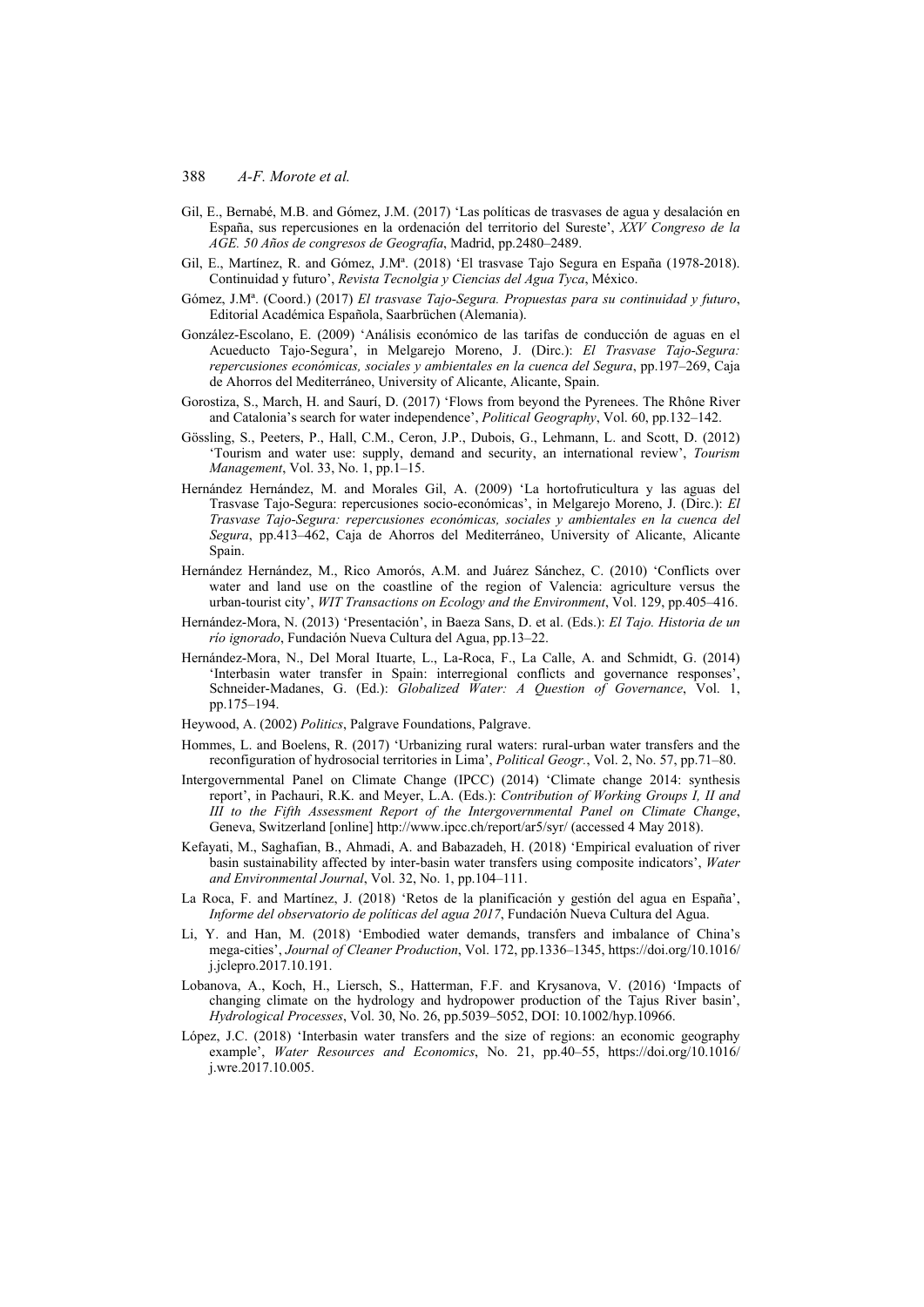- López-Gunn, E., Willaarts, B., Rica, M., Corominas, J. and Llamas, R. (2013) 'The Spanish water? Pressure cooker?: Threading the interplay between resource resilient water governance outcomes by strengthening the robustness of water governance processes', *International Journal of Water Governance*, Vol. 1, No. 1–2, pp.13–40.
- March, H., Hernández, M. and Saurí, D. (2015) 'Percepción de recursos convencionales y no convencionales en áreas sujetas a estrés hídrico: el caso de Alicante', *Revista de Geografía Norte Grande*, No. 60, pp.153–172.
- March, H., Saurí, D. and Rico, A.M. (2014) 'The end of scarcity? Water desalination as the new cornucopia for Mediterranean Spain', *Journal of Hydrology*, Vol. 519, pp.2642–2652, https://doi.org/10.1016/j.jhydrol.2014.04.023.
- Martín Barajas, S. and González Briz, E. (2015) *Los Efectos del Cambio Climático Sobre el Agua en España y la Planificación Hidrológica*, Ecologistas en Acción, Madrid, Spain [online] https://www.ecologistasenaccion.org/IMG/pdf/informe-agua-cc-castellano.pdf (accessed 10 February 2018).
- Martínez Menchón, M. and Senent Alonso, M. (2007) 'El agua en el Campo de Cartagena', *Revista Murciana de Antropología*, No. 14, pp.47–61.
- Mehta, L. (2011) 'The social construction of scarcity: the case of water in Western India', in Peet R., Robbins, P. and Watts, M.J. (Eds): *Global Political Ecology*, pp.371–386, Routledge, London.
- Melgarejo Moreno, J. (2000) 'Balance económico del trasvase Tajo-Segura', *Investigaciones Geográficas*, No. 24, pp.69–95.
- Melgarejo Moreno, J., Molina Giménez, A. and López Ortiz, M.I. (2014) 'El Memorándum sobre el trasvase Tajo-Segura. Modelo de resolución de conflictos hídricos', *Revista Aranzadi de Derecho Ambiental*, No. 24, pp.1–16.
- Melgarejo Moreno, P. and Martínez Nicolas, J.J. (2009) 'Influencia económica del Trasvase Tajo-Segura en la agricultura de las provincias de Murcia, Alicante y Almería', in Melgarejo Moreno, J. (Dirc.): *El Trasvase Tajo-Segura: repercusiones económicas, sociales y ambientales en la cuenca del Segura*, pp.343–411, Caja de Ahorros del Mediterráneo, University of Alicante, Alicante..
- Melgarejo, J., Molina, A. and Del Villar, A. (2009) *La Responsabilidad Patrimonial del Estado ante la Hipotética Reducción o Cancelación del Trasvase Tajo-Segura*, Confederación Empresarial de la provincia de Alicante (COEPA), Alicante, Spain.
- Mellado Ruiz, L. (2010) *Aguas y ordenación del territorio en el contexto de lareforma estatutaria*, Comares, Granada.
- Molina, A. and Melgarejo, J. (2016) 'Water policy in Spain: seeking a balance between transfers, desalination and wastewater reuse', *International Journal of Water Resources Development*, Vol. 32, No. 5, pp.781–798.
- Morales Gil, A., Rico Amorós, A.M. and Hernández, M. (2005) 'El trasvase Tajo-Segura', *Observatorio Medioambiental*, No. 8, pp.73–110.
- Morote, A.F. and Hernández, M. (2017) 'El uso de aguaspluvialesen la ciudad de Alicante. De Viejas ideas a nuevosenfoques', *Papeles de Geografía*, Vol. 63, pp.7–25 [online] http://dx.doi.org/10.6018/geografia/2017/267531.
- Morote, A.F., Hernández, M. and Rico, A.M. (2016) 'Causes of domestic water consumption trends in the City of Alicante: exploring the links between the housing bubble, the types of housing and the socio-economic factors', *Water*, Vol. 8, No. 374, pp.1–18, DOI: 10.3390/w8090374.
- Morote, A.F., Rico, A.M. and Moltó, E. (2017a) 'Critical review of desalination in Spain: a resource for the future?', *Geographical Research*, pp.1–12, DOI: 10.1111/1745-5871.12232.
- Morote, A.F., Olcina, J. and Rico, A.M. (2017b) 'Challenges and proposals for socio-ecological sustainability of the Tagus-Segura Aqueduct (Spain) under climate change', *Sustainability*, Vol. 9, No. 11, pp.1–24, DOI: 10.3390/su9112058.
- Plataforma de Toledo en Defensa del Tajo (2016) [online] http://tajotoledo.es/?page\_id=53 (accessed 01 May 2017).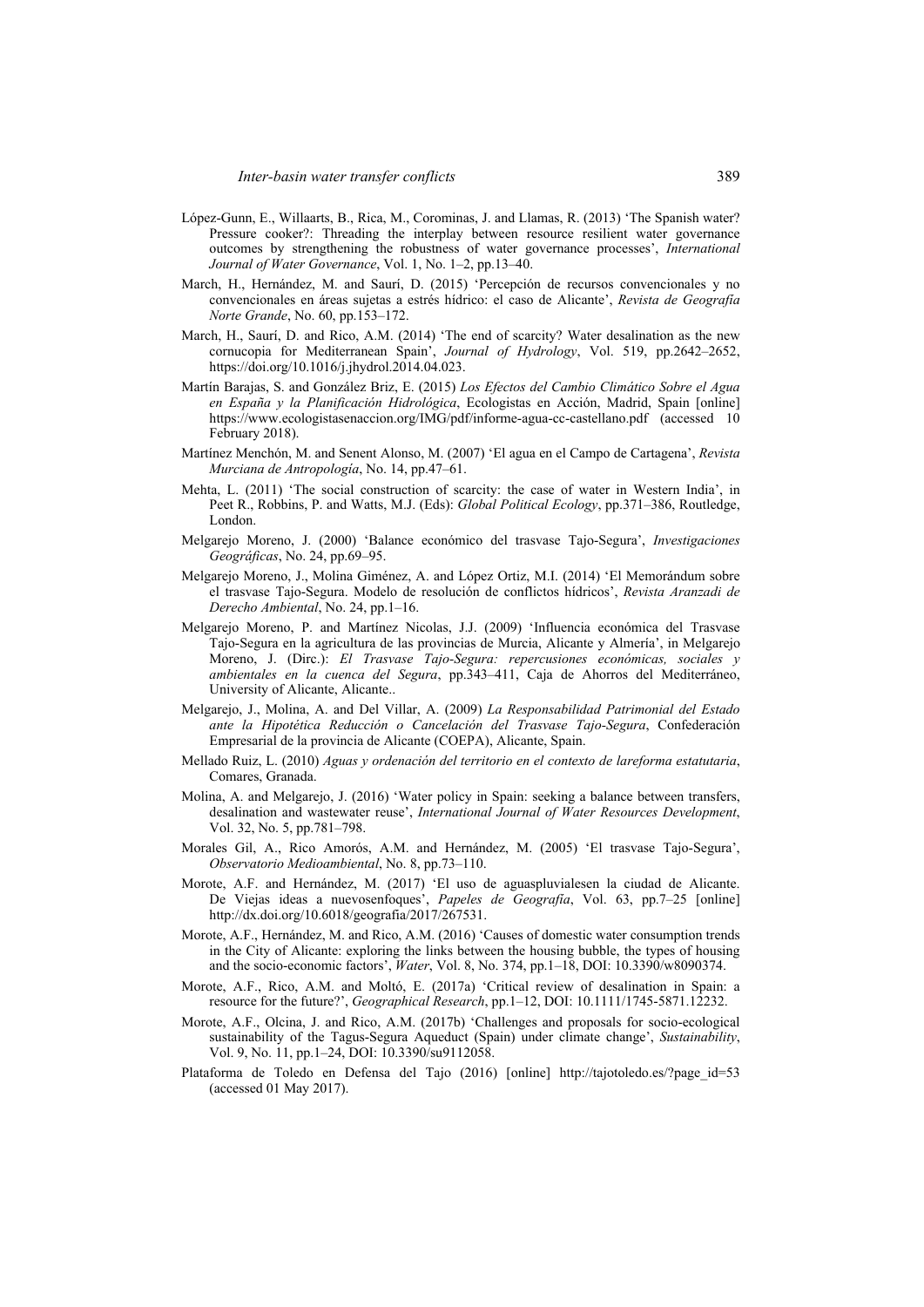- Poddar, R., Qureshi, M.E. and Shi, T. (2014) 'A comparison of water policies for sustainable irrigation management: the case of India and Australia', *Water Resources Management*, Vol. 28, No. 4, pp.1079–1094.
- Rico Amorós, A.M., Arahuetes Hidalgo, A. and Morote Seguido, A.F. (2016) 'Depuración y reutilización de aguas residuales en las regiones de Murcia y Valencia', in Vera, J.F., Olcina Cantos, J. and Hernández, M. (Eds.): *Paisaje, cultura territorial y vivencia de la Geografía*, Libro Homenaje al profesor Alfredo Morales Gil, pp.1.169–1.202, Serviciode Publicaciones de la Universidad de Alicante, Alicante.
- Rogers, S., Barnett, J., Webber, M., Finlayson, B. and Wang, M. (2016) 'Governmentality and the conduct of water: China's South–North water transfer project', *Transactions of the Institute of British Geographers*, Vol. 41, No. 4, pp.429–441.
- Sala Díez, I. (2009) 'El debate sobre el Trasvase Tajo-Segura en los medios de comunicación', in Melgarejo Moreno, J. (Dirc.): *El Trasvase Tajo-Segura: repercusiones económicas, sociales y ambientales en la cuenca del Segura*, pp.587–635, Caja de Ahorros del Mediterráneo, University of Alicante, Alicante.
- San Martin González, E. (2011) *Un análisis económico de los trasvases de agua intercuencas: el trasvase Tajo-Segura*, Aquae Tesis, Universidad Nacional de Educación a Distancia.
- Sánchez Pérez, M.A. (2018) *Informe hidrológico sobre la gestión del macro embalse de Entrepeñas y Buendía*, Universidad de Castilla-La Mancha.
- Saurí, D. and Del Moral, L. (2001) 'Recent development in Spanish water policy. Alternatives and conflicts at the end of the hydraulic age', *Geoforum*, Vol. 32, No. 3, pp.351–362.
- Schwarz, A.M. (2015) 'California central valley water rights in a changing climate', *San Francisco Estuary and Watershed Science*, Vol. 13, p.2 [online] http://dx.doi.org/10.15447/ sfews.2015v13iss2art2.
- SCRATS (2016) *Especial ABC. 37 Años Trasvase Tajo-Segura*, Sindicato Central de Regantes del Acueducto Tajo-Segura.
- Sindicato Central de Regantes del Acueducto Tajo-Segura (SCRATS) (2017) *Análisis de soluciones para el aporte de recursos complementarios a las zonas abastecidas por el ATS*, Actuaciones viables a corto, medio y largo plazo.
- Snaddon, C.D., Davies, B.R. and Wishart, M.J. (1999) *A Global Overview of InterBasin Water Transfer Schemes, with an Appraisal of their Ecological, Socio-Economic and Socio-Political Implications, and Recommendations for Their Management*, Water Research Commission Report nº TT120/00, Water Research Commission, Pretoria.
- Stokes, J. and Horvath, A. (2006) 'Life-cycle energy assessment of alternative supply systems', *International Journal of LCA*, Vol. 11, p.335, DOI: 10.1065/lca2005.06.214.
- Sun, J., Dang, Z. and Zheng, S. (2017) 'Development of payment standards for ecosystem services in the largest interbasin water transfer projects in the world', *Agricultural Water Management*, Vol. 182, pp.158–164, https://doi.org/10.1016/j.agwat.2016.06.025.
- Swyngedouw, E. (2015) *Liquid Power: Contested hydro-Modernities in Twentieth Century Spain*, MIT Press, Cambridge, United States.
- Swyngedouw, E. and Williams, J. (2016) 'From Spain's hydro-deadlock to the desalination fix', *Water International*, Vol. 41, No. 1, pp.54–73.
- Tan, F. and Bi, J. (2018) 'An inquiry water transfer network of the Yangtze River Economic Belt in China', *Journal of Cleaner Production*, Vol. 176, pp.288–297, https://doi.org/10.1016/ j.jclepro.2017.12.129.
- Thapa, B.R., Ishidaira, H., Pandey, V.P., Bhandari, T.M. and Shakya, N.M. (2018) 'Evaluation of water security in Katmandu Valley before and after water transfer from another basin', *Water*, Vol. 10, No. 2, p.224.
- Valdés-Abellán, J., Pardo, M.A. and Tenza-Abril, A.J. (2017) 'Observed precipitation trend changes in the western Mediterranean region', *Int. J. Climatol.* [online] https://doi.org/ 10.1002/joc.4984.